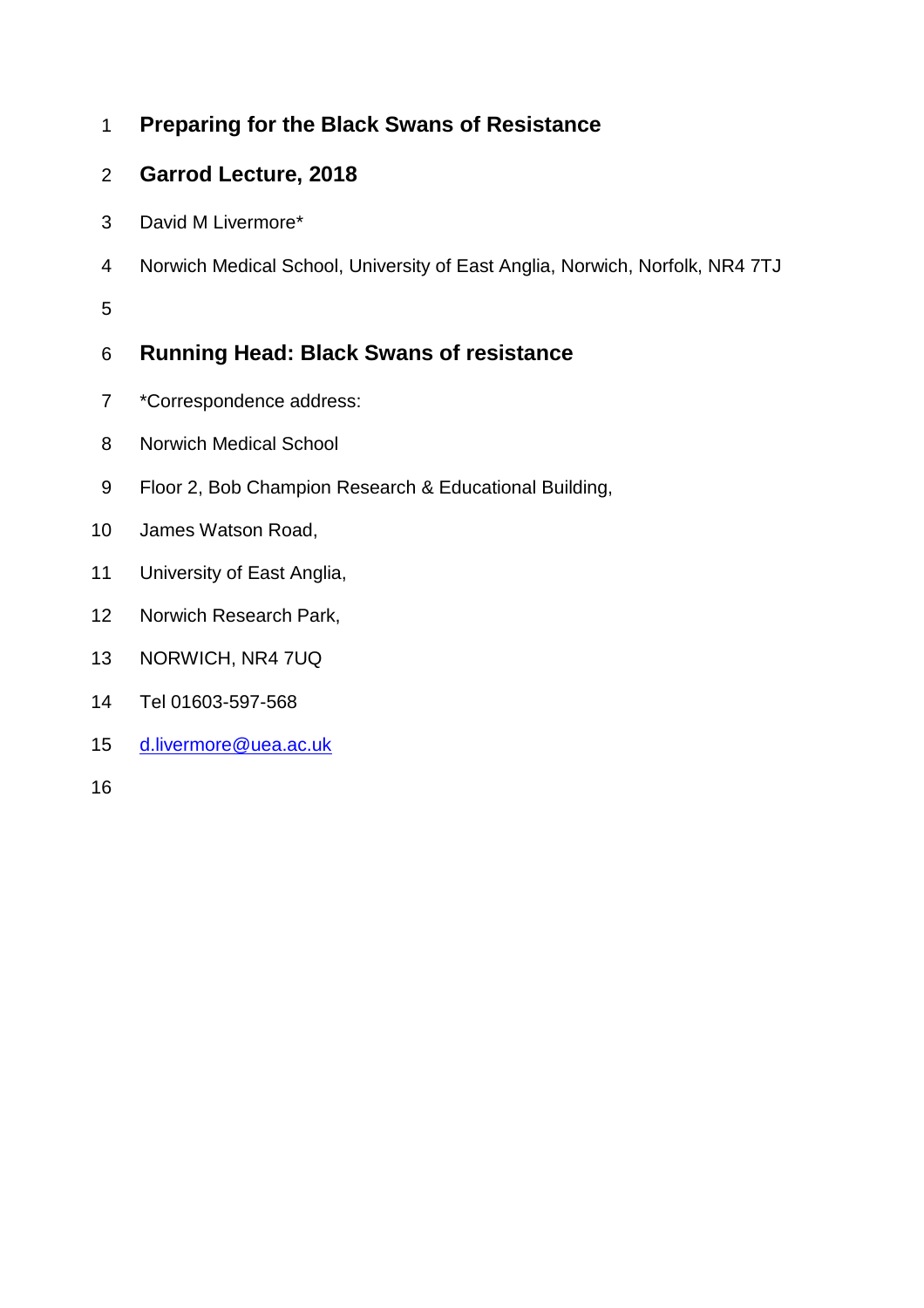#### **Abstract**

 The need for governments to encourage antibiotic development is widely agreed, with 'Market Entry Rewards' being suggested. Unless these are to be spread widely – which is unlikely given the \$1 billion sums proposed– we should be wary, for this approach is likely to evolve into one of picking, or commissioning, a few 'winners' based on extrapolation of current resistance trends. The hazard to this is that, whilst the evolution of resistance has predictable components, notably mutation, it also has completely unpredictable ones, contingent upon "Black Swan" events. These include the 'escape' of 'new' resistance genes from environmental bacteria and the recruitment of these genes by promiscuous mobile elements and epidemic strains. Such events can change the resistance landscape rapidly and unexpectedly, as with the rise of *Escherichia coli* ST131 with CTX-M-ESBLs and the emergence of 'impossible' vancomycin-resistant enterococci. Given such unpredictability, we simply cannot say with any certainty, for example, which of four current approaches to combatting metallo- $\beta$ -lactamases (MBLs) offers the best prospect of sustainable, prizeworthy, success. Only time will tell, though it is encouraging is that multiple potential approaches to overcoming these problematic enzymes are being pursued. Rather than seeking to pick winners, governments should aim to reduce development 37 barriers, as with recent relaxation of trial regulations. In particular, once  $\beta$ - lactamase inhibitors have been successfully trialled with one partner, there is 39 scope to facilitate licensing them for partnering with other established  $\beta$ -lactams, thereby insuring against new emerging resistance.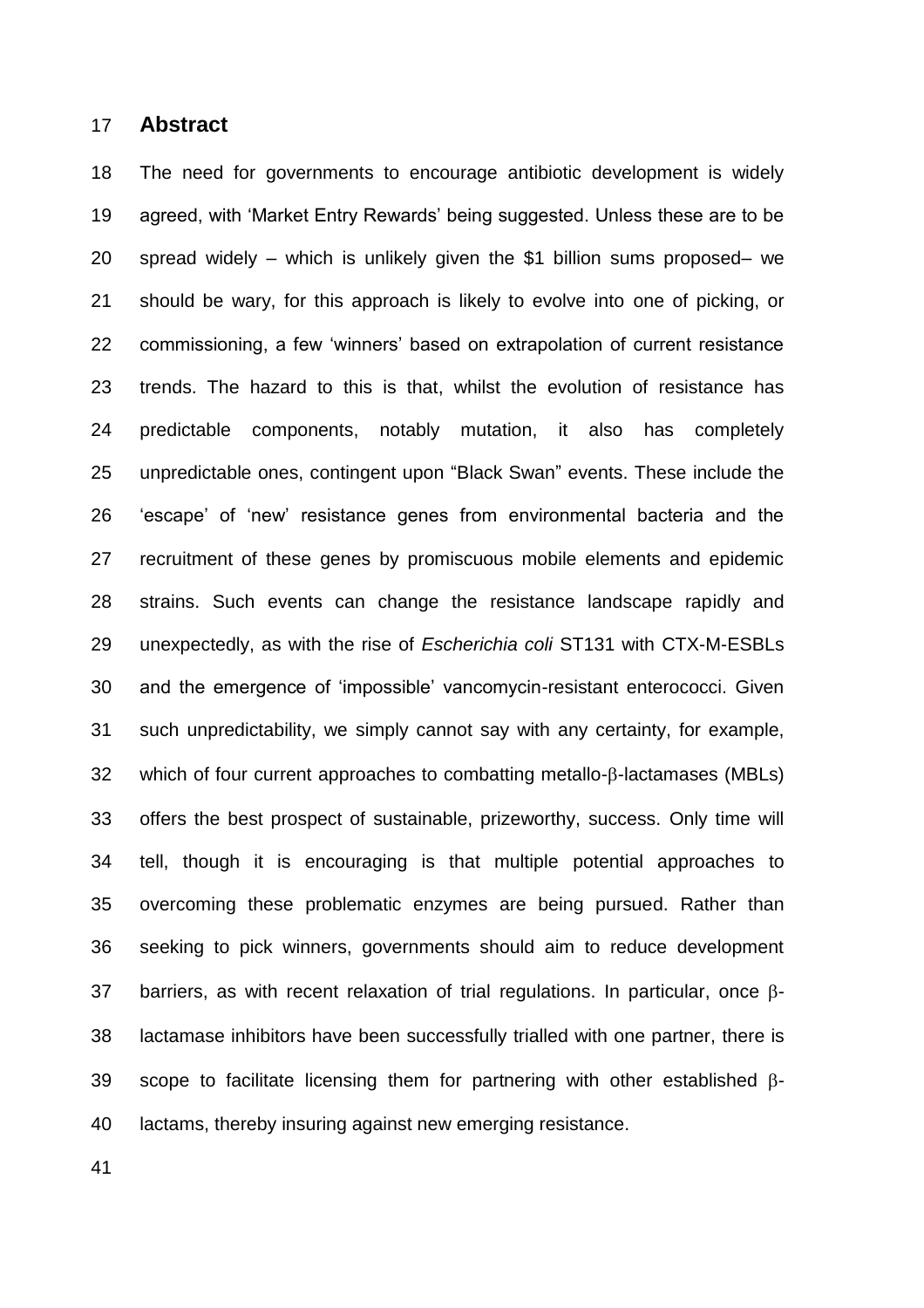## **Introduction: growing resistance and declining antibiotic**

## **development**

 Recent years have seen a dramatic proliferation of gram-negative opportunistic pathogens resistant to multiple antibiotics, including carbapenems. In countries where these bacteria are most prevalent, notably India, it is common practice to administer colistin empirically to patients with 48 severe infections.<sup>1</sup> Even in less-affected countries, carbapenems are increasingly being employed for empirical therapy, leaving little left in reserve. In the community, resistance has complicated the treatment of infections as 51 diverse as cystitis,<sup>2</sup> typhoid,<sup>3</sup> gonorrhoea<sup>4</sup> and tuberculosis.<sup>5</sup> Simultaneously, the flow of new antibiotics has faltered for reasons that have been well 53 rehearsed. Two of these are paramount. First, there is the problem of finding 54 drugs that can enter Gram-negative bacteria and evade efflux.<sup>7,8</sup> Secondly, regulatory requirements have grown over time, increasing the cost and 56 complexity of clinical trials. $9,10$  This latter change particularly impacts the ultimate revenue return from antibiotics, as they are only given briefly and 58 their use is being increasingly restricted, limiting sales of new agents. $6,11$  Not surprisingly, several major pharmaceutical companies have quit the field altogether, while others were lost to mergers and takeovers.

 This combination of growing resistance and a dwindling pipeline threatens our future ability to treat infection, giving ample reason to fear for the future viability of intensive care and transplant medicine, and even to manage some long-controlled community infections.

### **Responding to the challenge**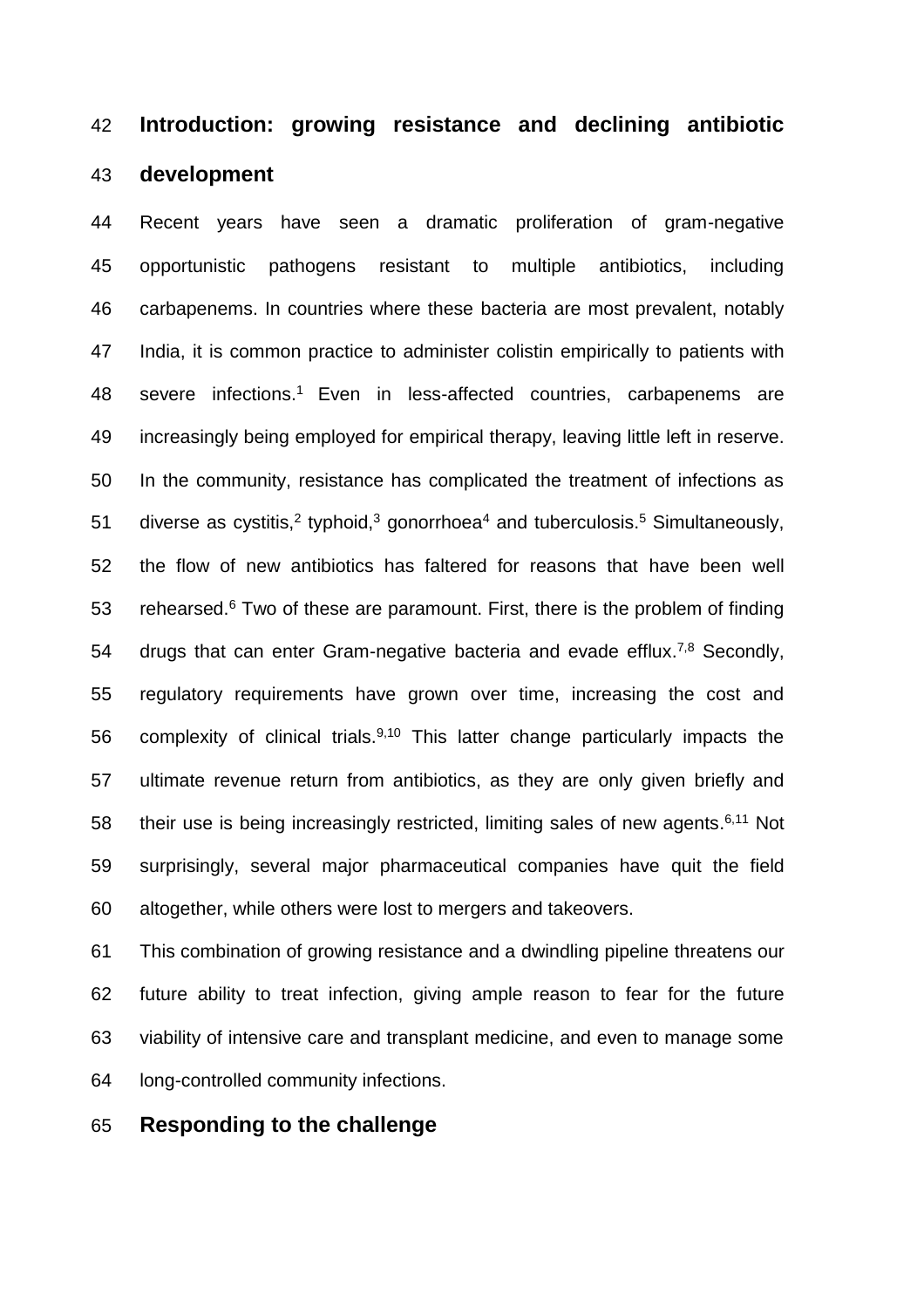Infection control, which reduces the need to use antibiotics, with their contingent selection pressure, is vital to containing resistance. Stewardship is crucial too, though it is easier to describe bad stewardship than to define 69 optimal usage diversity and treatment duration.<sup>12</sup> Many of us believe that stewardship must advance from its present model, predicated on resistance epidemiology and risk assessment, to individualised treatment informed by 72 rapid diagnostics,  $13,14$  But the deployment of these diagnostics is slow and the current pace of microbiology remains little changed since the 1950s, typically taking two days to complete: one day to grow the bacteria and another to test resistance, with the patient being treated empirically in the interim. Mass spectroscopy has accelerated identification, but not susceptibility testing.

 Against this background, new antibiotics will be needed, and the UK 78 Government's O'Neill Review,<sup>15</sup> the WHO<sup>16</sup> and US Pew Trust<sup>17</sup> all argue that governments and international agencies should seek to encourage and reinvigorate work in the field. Two types of incentive are proposed and, to 81 some degree, deployed: Push and Pull.<sup>18,19</sup> 'Push' provides early finance, typically small-scale, to support discovery and early development. The challenge is in then raising the capital to progress whatever discoveries are made. Pull incentives aim to reward the developers of valuable new agents, and potentially involve much larger sums. Most radically, it is proposed to give 86 prizes. Thus, O'Neill,<sup>15</sup> argues for "market entry rewards" of *c.* \$1 billion for the successful production of new antibiotics, to be funded from a percentage of G20 countries' existing healthcare spending". Such a policy, presently under discussion, requires a 'picking of winners' and, as e.g. with military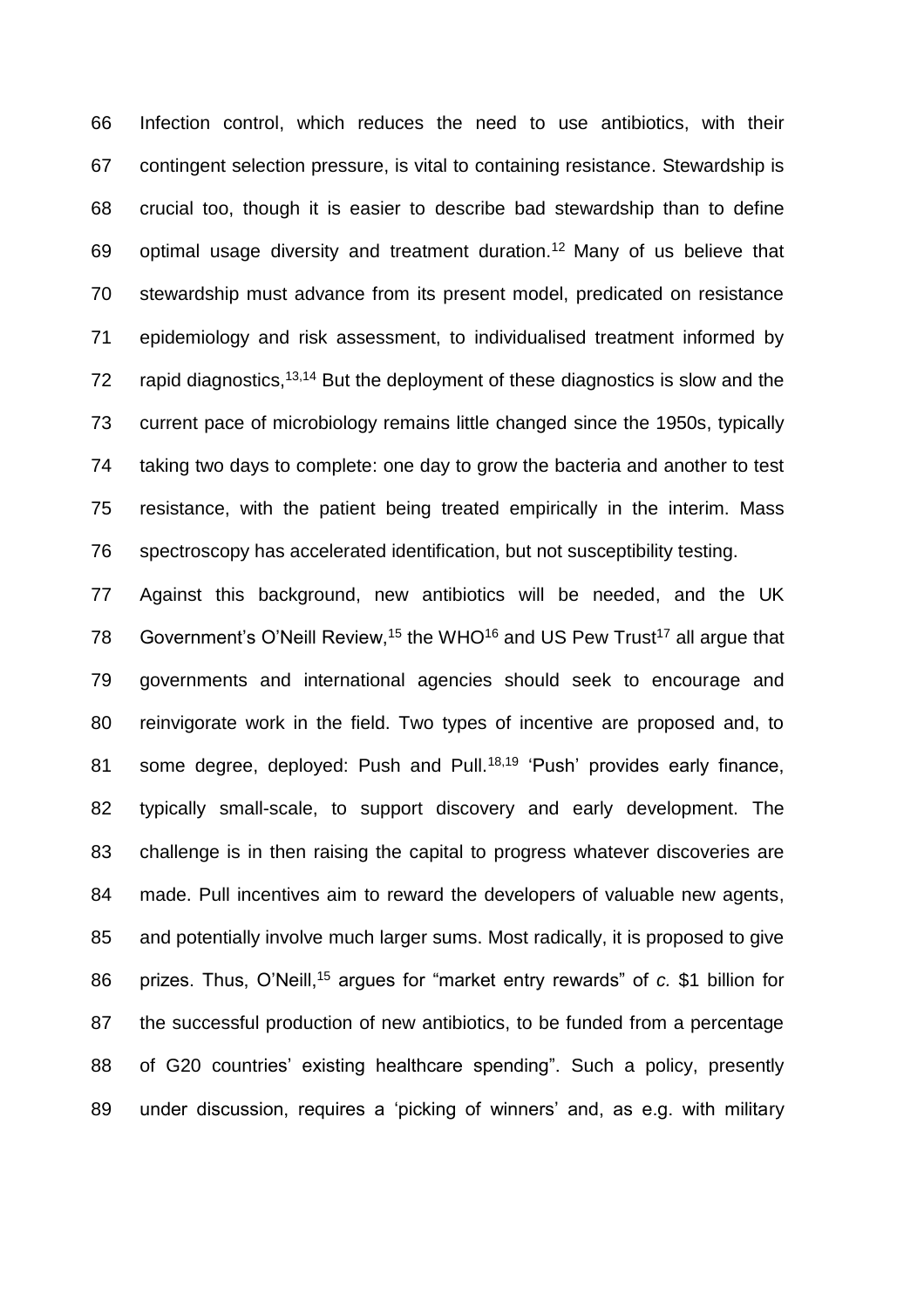aircraft, seems liable, if adopted, to evolve into a commissioned development model.

#### **Predicting the future**

 Picking winners requires prediction of the future. In science we habitually do this by extrapolating from past trends. When I am phoned by market forecasters, venture capitalists or stockbrokers, seeking my views on the future of resistance, the easiest response is to look at the growing tally of carbapenemase producers and to extend the line. Sometimes their questions are leading: 'Will *Klebsiella* with carbapenemases will spread like ESBL producers?' 'What about *Escherichia coli*?' 'Will carbapenemase-producing *Klebsiella* in the UK, France and Germany will reach the 30% seen in Italy?' 'When?' Here the easy answer is to recall that resistance accumulates more slowly in northern Europe than southern and to adjust time frames accordingly.

104 Modelling by governments and international agencies<sup>15-17,20</sup> is more 105 sophisticated but still depends on extrapolating from past trends. O'Neill<sup>15</sup> goes so far as to predict resistance rates, along with contingent mortality and costs in 2050, a third of a century ahead, based on analyses by the accountancy and consulting firms, KPMG and RAND. I can now guarantee to see a slide with these projections at every resistance congress I attend.

## **Is the future predictable?**

 Is the long-term future so knowable? A simple game is to divide the past 210 years, from 1800, into decades and ask if the landscape of Europe at the end of each period was predictable at its start. For 1800 and 1810, with Napoleon's wars raging, the answer is unequivocally 'No', as also for 1910,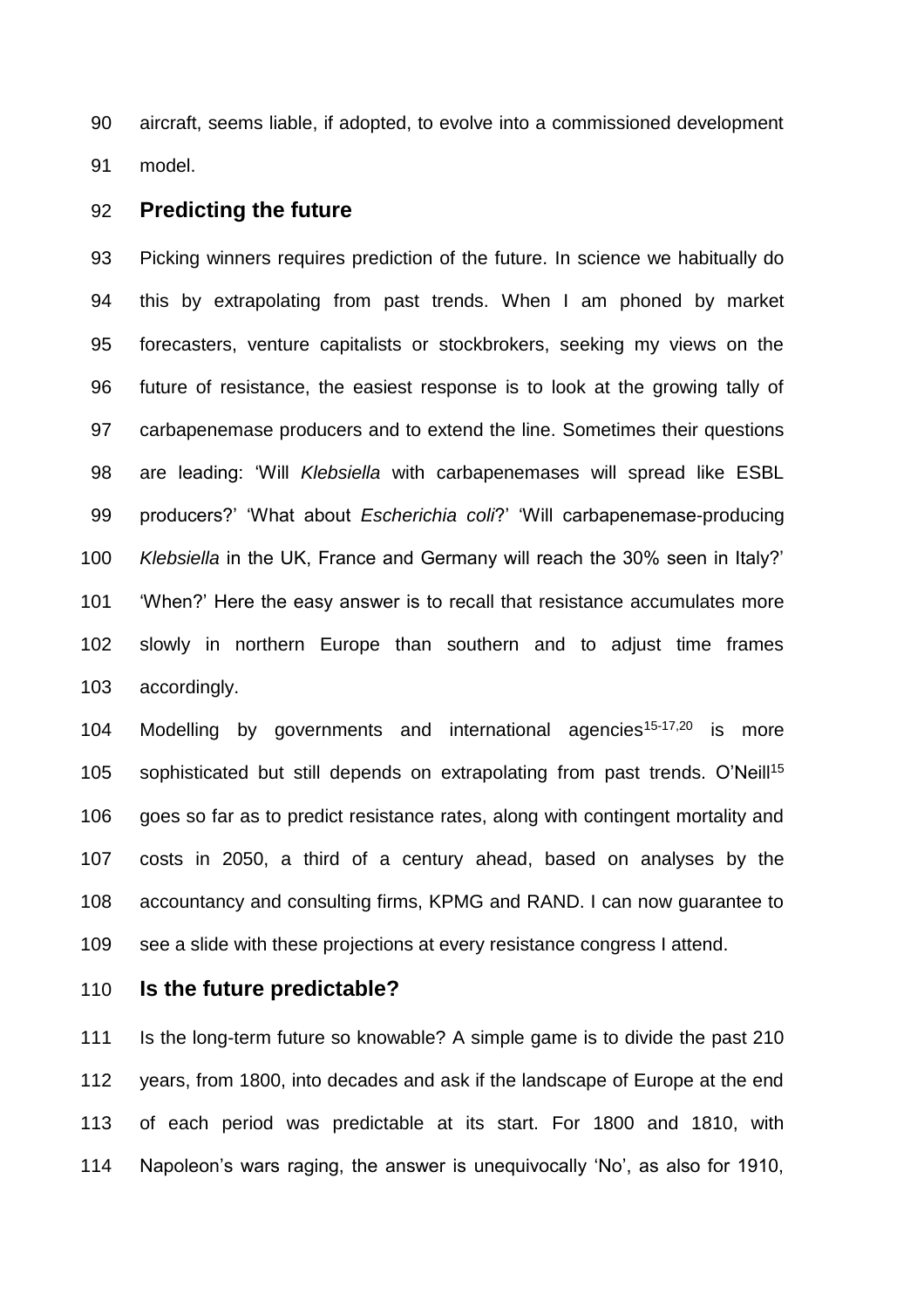1930, 1940 and 1980. For other decades the answer is a qualified 'Yes', giving a predictable: unpredictable ratio of 15:6. These aren't brilliant odds and, if one plays 33-year periods, and worldwide, they become much worse. Or consider financial markets, whose history is strewn with the ruin of those who assumed trends would persist. Long Term Capital Management is a 120 recent classic: a hedge fund whose principals included two Nobel Laureates. Its rationale was that brief recurrent pricing anomalies between long- and short- maturity bonds could be identified by computer programs and then profitably 'arbitraged.' Effectively, the fund bought whichever bond maturity seemed under-priced and simultaneously short-sold whichever seemed over-priced, waited for the anomaly to unwind, then closed both positions and took the profit. Because these anomalies were tiny, investors' funds had to be 'geared' by considerable borrowing. From 1994 to 1998, the approach succeeded, yielding 30-fold greater profits than simply holding US Treasury Bonds long term, but then failed catastrophically, losing \$120 billion when the Asian financial crisis struck, changing the pricing of risk.

131 The point – famously highlighted by Nassim Taleb<sup>22</sup> – is that seemingly stable trends are more vulnerable than we suppose to sudden reversal owing to 'Black Swan' events, and, crucially, that history hinges on these Black Swans as much as on the periods of steady progress. 'Black Swan', in context, means an unexpected and impactful event. The Roman satirist Juvenal wrote of something being "*rara avis in terris nigroque simillima cygno*" ("A rare bird in these lands and very much like a black swan"), suggesting impossibility. Fourteen hundred years later, in sixteenth century London, 'Black Swan' was a byword for the implausible, as with 'flying pigs' nowadays. Then the early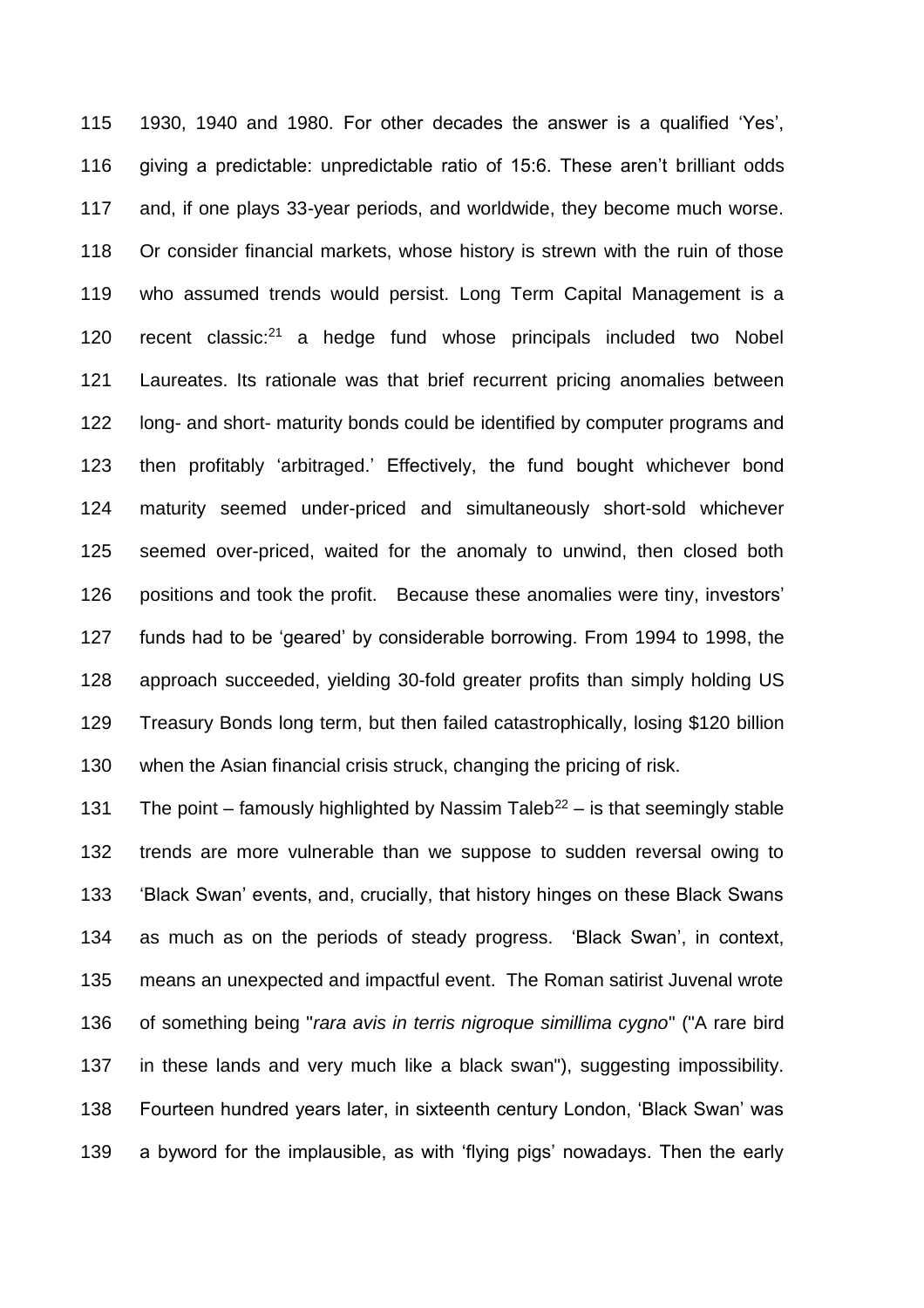European explorers of Australia found that their notion that 'All swans are white' was mistaken… The likelihood of any one Black Swan event is tiny but the number of possible Black Swans events is large. Thus, in any activity involving uncertainty, occasional bird-strikes –some of them heavy– become inevitable. Donald Rumsfeld was derided for talking of 'Unknown 145 Unknowns', $^{23}$  but captures the point: long-term planning is most vulnerable to what we do not anticipate.

### **Black Swan events in the evolution of resistance**

 Antibiotic usage is undoubtedly the driver of accumulating resistance. But use does not *cause* the initial emergence of resistance. An antibiotic that 'caused' resistance would be a mutagen and would be denied a license. Rather, resistance originates by random processes – mutation and the acquisition of resistance genes mobilised from the chromosomes of other bacteria. We can predict mutation risk to some degree by *in vitro* experiments, and agents that readily select resistant mutants *in vitro* generally do so in patients too, 155 meaning that they are best avoided as monotherapy.<sup>24</sup> Examples include fusidic acid and streptomycin for all species, oxyimino cephalosporins (e.g. cefotaxime, ceftazidime and ceftriaxone) for AmpC-inducible 158 Enterobacteriaceae<sup>25,26</sup> and imipenem for *Pseudomonas aeruginosa*.<sup>27</sup> More generally, it is 'brave' (meaning 'high risk'.) to develop any agent where the 160 mutation frequency against multiple target pathogens exceeds 10<sup>-8</sup>, even if *in* 161 vitro studies suggest that the mutants are 'unfit<sup>', 28</sup> It is possible, along these lines, to foresee threats to recently-licensed anti-gram-negative agents. Ceftazidime/avibactam is vulnerable to KPC mutants with increased affinity for 164 ceftazidime. Such mutants can easily be obtained *in vitro*<sup>29</sup> and were selected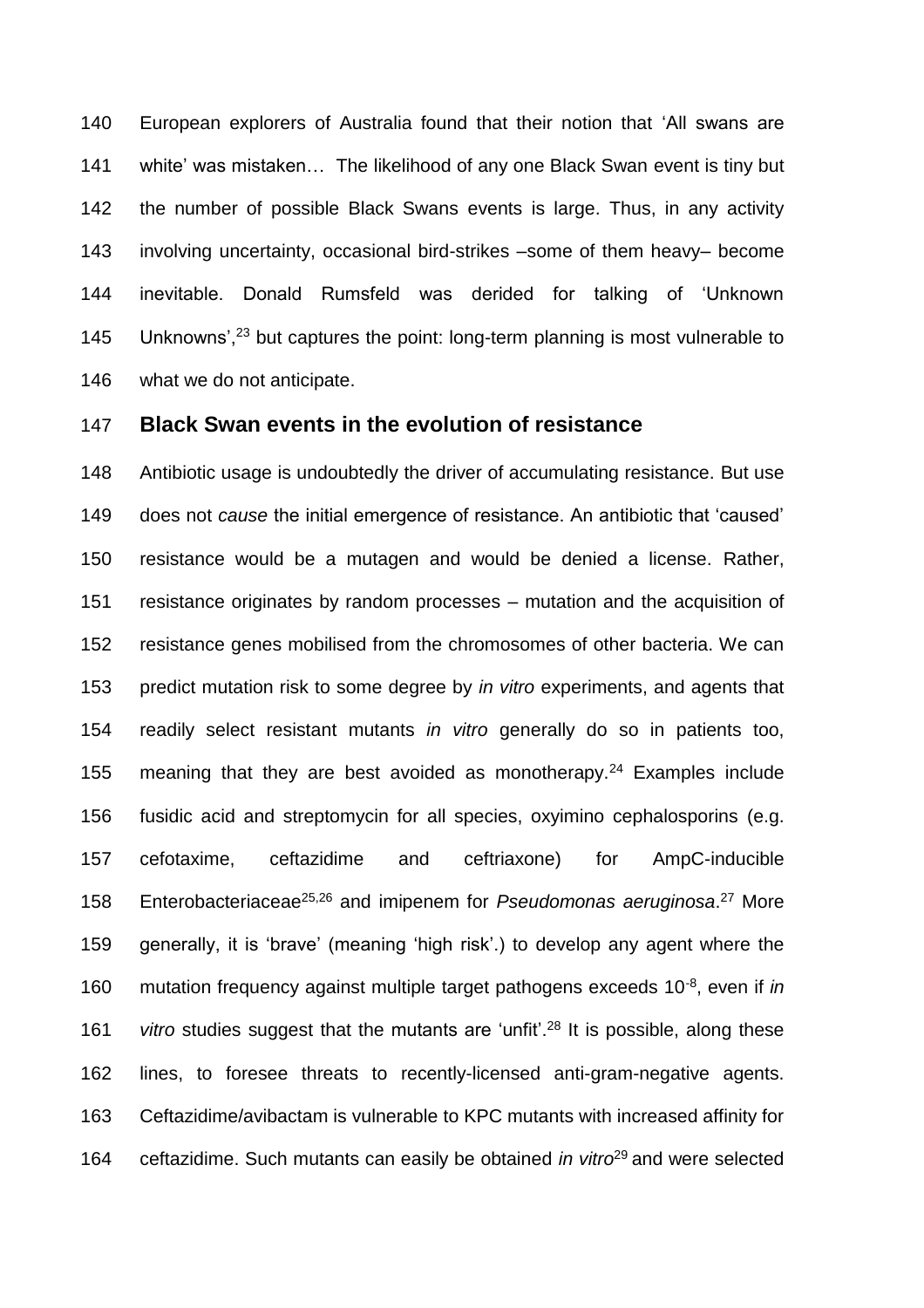165 in 3/31 KPC *K. pneumoniae* patients treated with ceftazidime/avibactam in 166 Pittsburgh.<sup>30</sup> For ceftolozane/tazobactam there are reports of *in vivo* selection 167 of *Pseudomonas aeruginosa* mutants with sequence mutations AmpC also 168 conferring ceftazidime/avibactam resistance.  $31,32$ 

169 No such simple predictor can be applied to gene escapes, for we have no way 170 of knowing what gene will escape, when it will do so, nor which organisms it 171 will reach. Such escapes are Black Swan events, and Table 1 lists important 172 past examples and sources.  $33-35$  Note that we remain ignorant of the origins of 173 many now widely dispersed and impactful genes, including bla<sub>TEM</sub>. Our 174 ignorance also extends to predicting how extensively an escaped gene will 175 spread. *bla*TEM-1 has been vastly more successful than *bla*TEM-2, though both 176 have been in circulation for similarly long periods<sup>36</sup> and may be post-escape 177 mutants of one another. It is likely that *bla*TEM-1's success is because it is 178 carried by  $Tn3$ , which spreads efficiently among plasmids.<sup>37,38</sup> If so, its 179 recruitment by this transposon was another Black Swan event, not (yet) 180 replicated by *bla*TEM-2.

 Then there is the issue of which bacterial strains acquire escaped genes and whether these have epidemic potential. It is useful here to consider the trajectory of oxyimino cephalosporin resistance in *Escherichia coli*, illustrated 184 in Figure 1. $39$  During the 1990s this rate remained trivial, at 1-2% in the UK, 185 despite selective oxyimino-cephalosporins being heavily used. $40$  At the start of 186 the 1990s *c.* 50% of *E. coli* isolates carried  $bla_{\text{TEM-1}}$ <sup>41</sup> so it would have been reasonable to expect a steady cephalosporin-driven accumulation of isolates with *bla*TEM-ESBL variants in the gut flora. Yet, this did not occur and the cephalosporin resistance rate for *E. coli* was no higher in 2000 than in 1990.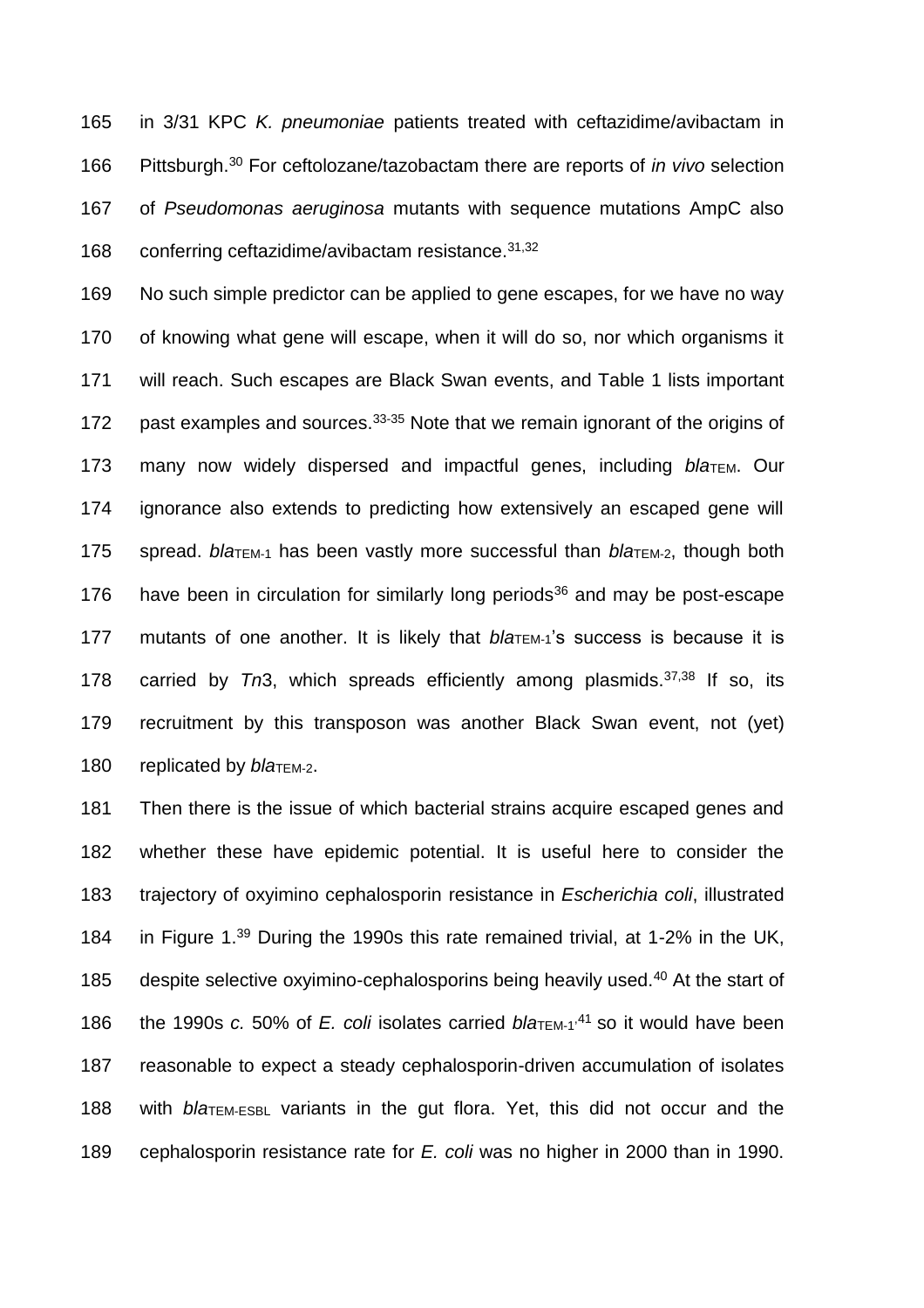This rate only rose after 2002, with the conjunction of two Black Swan events: 191 first the escape of *blactx-M* genes from the chromosomes of *Kluyvera* spp. to 192 (principally) IncFII plasmids<sup>42</sup> and, secondly, the acquisition of these plasmids by fluoroquinolone-resistant variants of *E. coli* ST131, a lineage with epidemic 194 potential.<sup>43</sup> ST131 isolates with CTX-M ESBLs now account for the majority of 195 ESBL *E. coli* infections.<sup>43,44</sup> Nothing before 2000 predicted the changes seen after 2002 and no one, looking the 2002-6 trajectory alone, would suppose it was preceded by a long period when another type of ESBL failed to accumulate.

 There is a further trap. We look back on the past, knowing what did happen and seek to rationalise it, creating a prism where the events that occurred begin to look inevitable. The trigger for the First World War was Gabriel 202 Principe's slaying of the Austrian Crown Prince and his wife on June  $28<sup>th</sup>$  1914, initiating a cascade of events leading to the start of a general war in 204 early August.<sup>45</sup> It is easy to follow the grim logic of the chain reaction and to forget that the trigger was a Black Swan event. Principe could only shoot the Prince because the latter's motorcade took a wrong turning and, realising the mistake, stopped next to him, giving a bad shot an easy target. Had this not happened, the powder trail would have remained unlit, though it might have been ignited by another event, or maybe not.

 Similarly with resistance. We know what genes have escaped and proliferated; considerable molecular research is undertaken to explain *how* they escaped and proliferated. But we do not know what other genes might have escaped but have not yet done so, nor if, and when, they will do so in the future. Consequently, it is naïve to model the future trajectory of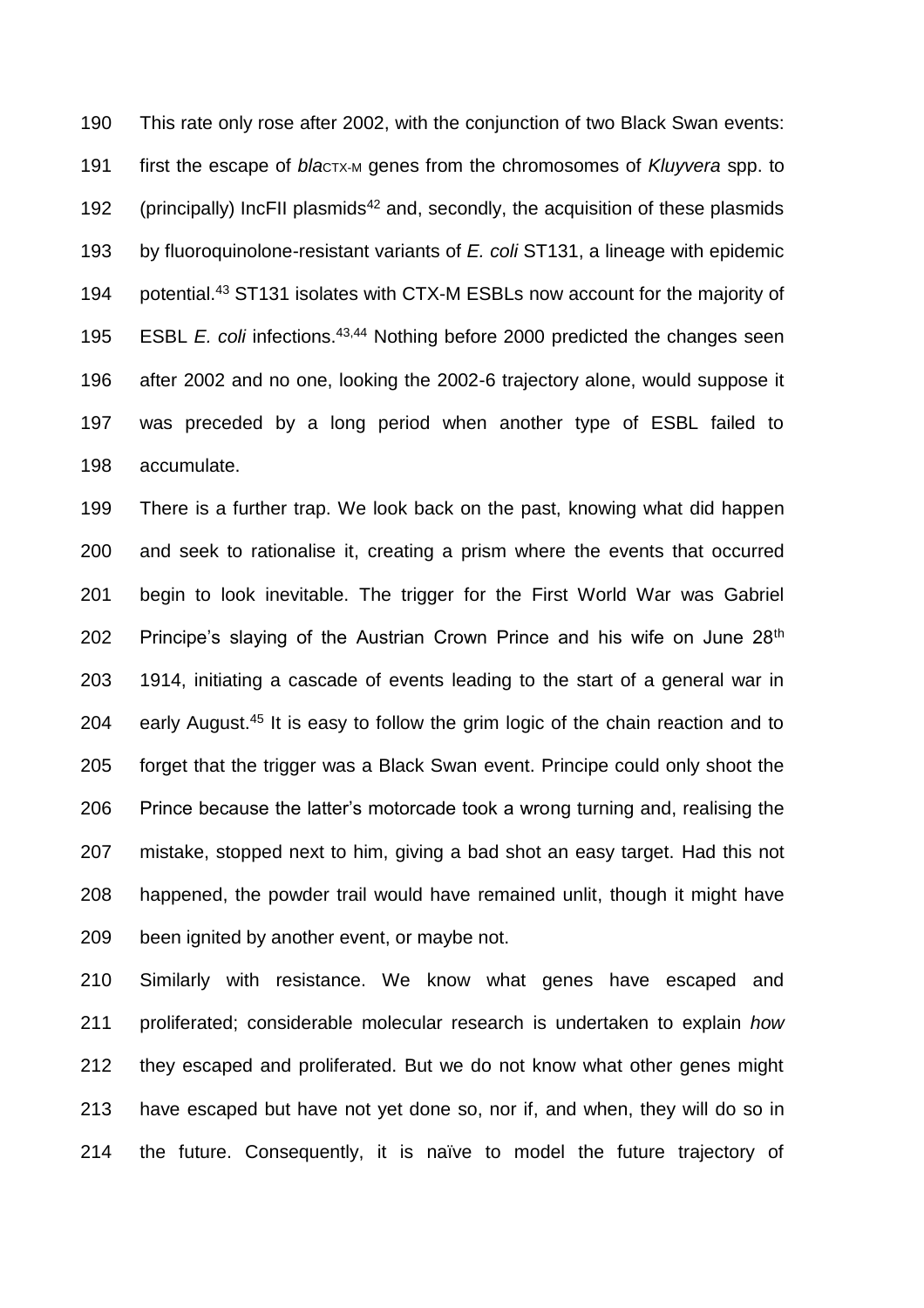carbapenem resistance on present trends for OXA-48, KPC, VIM, IMP and NDM when, next year, the *blaB* carbapenemase gene of *Chryseobacterium meningosepticum* (say) may escape, perhaps achieving the same differential 218 in success that *blactx-M* achieved relative to *blation-ESBL*. The fact that there are more genes that could escape is well illustrated by the work of D'Costa *et al*., who found soil streptomycetes – a common source of escaped genes (Table 1) – that could hydrolyse daptomycin or glycosylate telithromycin, 222 compromising activity. 46,47

 What is more, we trap ourselves into thinking that the types of resistance that will escape in the future will resemble those that spread previously, when this need not be so. For 30 years we thought of aminoglycoside resistance as being due to aminoglycoside-modifying enzymes, and pharmaceutical companies remodelled aminoglycosides to evade acetylation, phosphorylation 228 or nucleotidylation.<sup>48</sup> But then we discovered other escaped genes – armA and *rmt*– could methylate the ribosomal RNA to block the binding of all 230 systemic three-ring aminoglycosides.<sup>49</sup>

 Perhaps the most unexpected Black Swan event was the escape of the *VanHAXY* operon to *Tn*1546, putatively from *Paenibacillus* spp.50,51 This provided a complete system to replace normal peptidoglycan precursors, conferring vancomycin resistance in the enterococci that acquired the transposon. This should be a salutary lesson, illustrating that what is possible in resistance extends beyond what seems reasonably predictable. In the early years of my career I taught – as did many others – that 'Vancomycin resistance is impossible because it binds to a fundamental cell wall substrate, conserved across bacteria….' Quite wrong, as it turned out.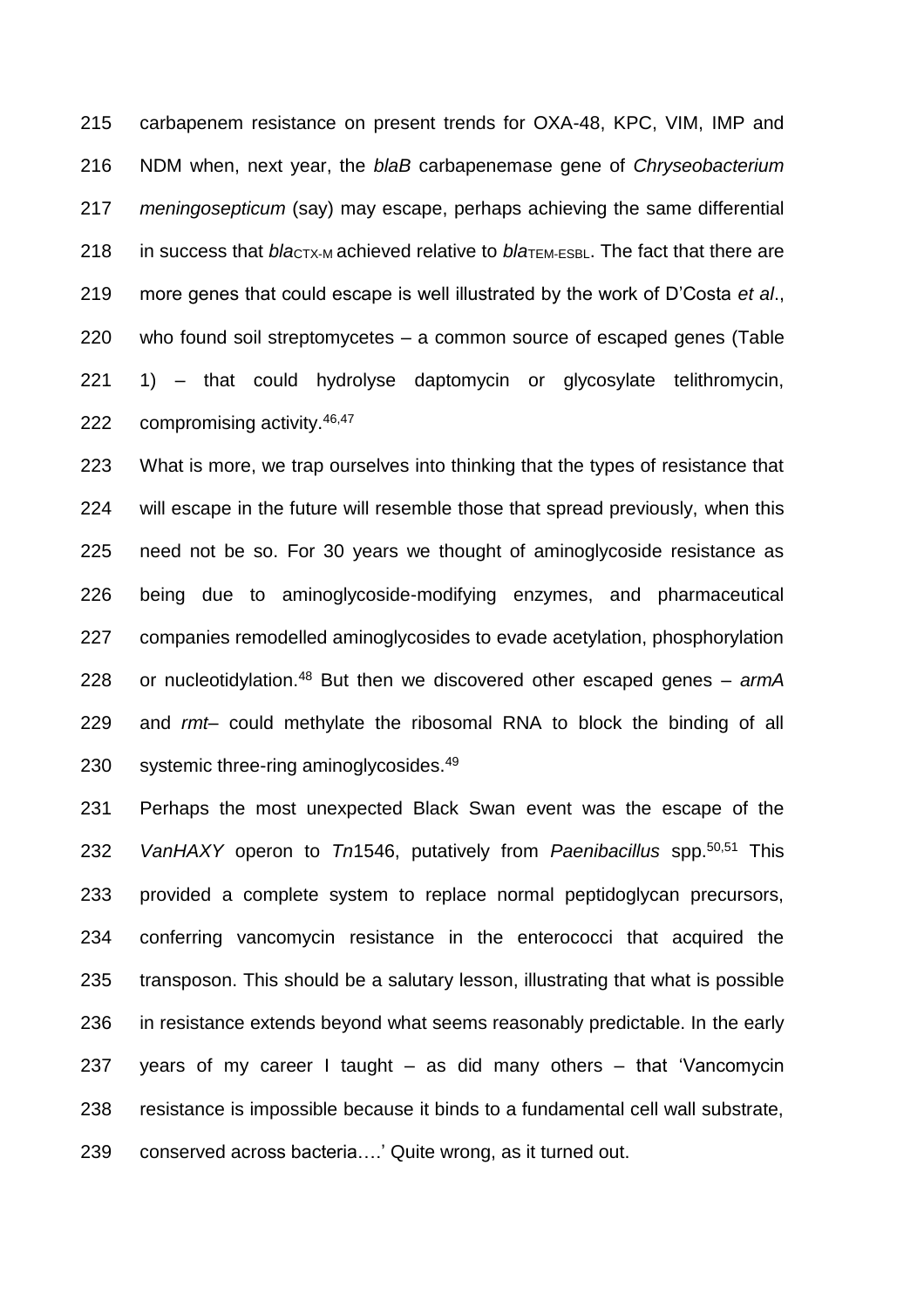Future Black Swan events may take a similarly unexpected form. Instead of a new MBL escaping from *C. meningosepticum* (say), envisage instead a plasmid-borne  $\beta$ -lactam-resistant PBP3 spreading among Gram-negative 243 bacteria. This would be akin to *mecA*-mediated resistance in MRSA.<sup>52</sup> 244 Crucially, it would reduce susceptibility to almost all anti-Gram-negative  $\beta$ - lactams and inhibitor combinations; all that would wholly escape would be the few analogues that primarily target other PBPs – ampicillin, cephaloridine, 247 imipenem and mecillinam.<sup>53,54</sup>

 Put simply, the future of resistance, over the coming third of a century, is as unknowable to us as were the coming 33 years – up to the end of the Second World War – were to those late Edwardians who, looking back over a century of steady progress, confidently boarded *Titanic* in April 1912. As Lawrence Beesley, who survived that sinking, wrote:

 "It seems to me that the disaster about to occur was the event that not only made the world rub its eyes and awake but woke it with a start, keeping it 255 moving at a rapidly accelerating pace  $\ldots$ <sup>55</sup>

### **What can be done to prepare?**

 The fact that future Black Swan events are unknowable is not a counsel of despair. It does not mean that no preparations can be made. But it is a counsel of humility and does have a bearing on which preparations are appropriate. Crucially, it argues that we should admit ignorance and spread risk, rather than concentrate effort and rewards on a few anticipated 'winners'.

 Suppose a system of G20 (or whatever) prizes had been in place in the 263 1980s during the last flurry of anti-Gram-negative development? Which  $\beta$ -lactam should have been rewarded? Cefotaxime, as first up, with 10-100-fold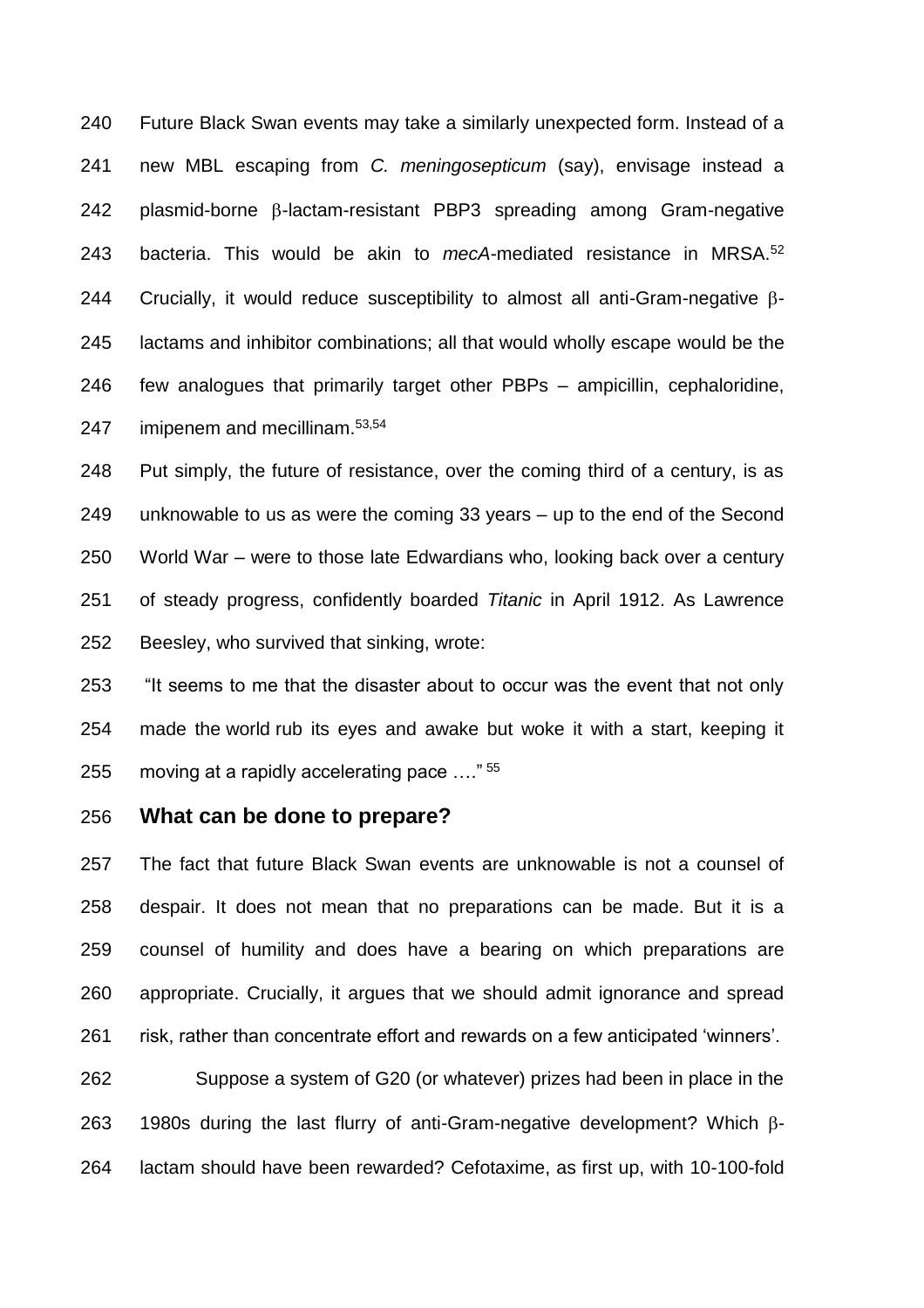lower MICs for Enterobacteriaceae than earlier cephalosporins? Ceftazidime, for including *Pseudomonas aeruginosa* in its spectrum of activity? Imipenem, for its ability to bypass cephalosporin-hydrolysing AmpC and ESBL enzymes? Aztreonam, for evading MBLs? Hindsight suggests answers that were not evident at the time. ESBLs – now seen as the main Achilles Heel of the 270 cephalosporins – only became a significant issue late in the 1980s, around 4 years after imipenem was launched and 7-8 years after cefotaxime. The first 272 acquired MBL was not described until 1991,<sup>57</sup> and none was a major problem 273 until NDM-1 from  $2007/8.58$  An aztreonam-inhibitor combination (to protect 274 against co-produced ESBLs) was only proposed in 2011.<sup>59</sup> What is important, surely, is not whether imipenem and aztreonam were prizeworthy in the 1980s. Rather, it is that they were ready and waiting when they were needed. Just as were vancomycin and colistin, many years after they were first launched…

279 Which brings us back to the present. Table 2 lists developmental  $\beta$ -lactams 280 active against MBL producers. $60-67$  These fall into four broad groups: (i) MBL-281 stable monobactams protected against co-produced ESBLs and AmpC  $\beta$ -282 lactamases with inhibitors (ii) MBL-labile  $\beta$ -lactams combined with triple-action diazabicyclooctanes; (iii)  $\beta$ -lactams combined with MBL-inhibiting boronates and (iv) MBL-stable  $\beta$ -lactams. All have *in vitro* activity against most MBL producers, but each carries limitations and/or uncertainties. Which should be rewarded? One? All? The first to market? The truth is that we do not know which approach is best even in the short term, let alone which will best avoid falling victim to future Black Swan events. Rather than trying to pick a winner among these approaches, we should be heartened that a diversity of options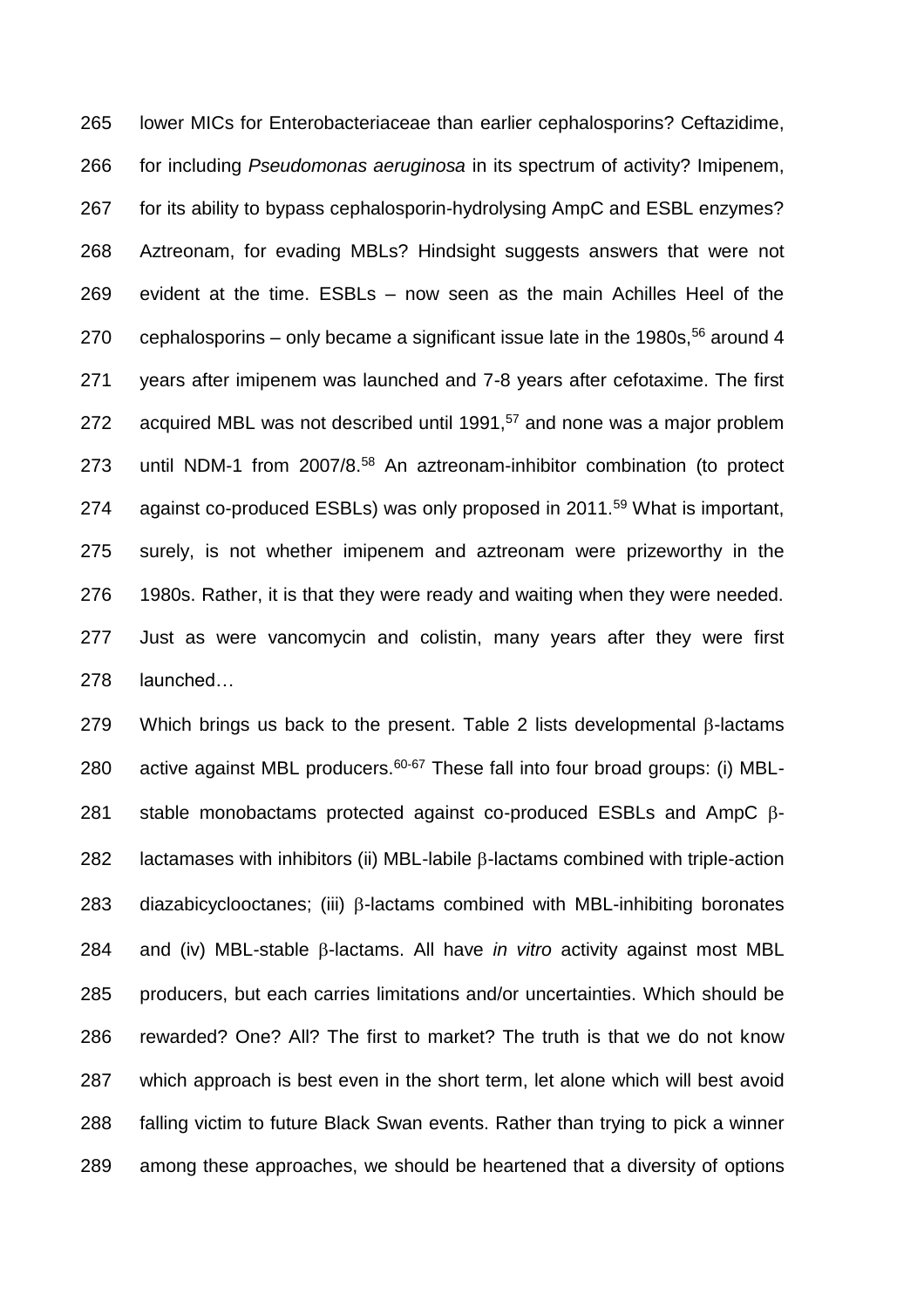are progressing, and should encourage this, for it increases our odds of keeping ahead.

#### **Encouraging diversity in development**

 How best to encourage this diversity in drug development? The answer must lie in reducing cost and barriers to entry, for surely the G20 cannot commit to offering \$1 billion to every hopeful molecule that successfully passes clinical trials? (Which is exactly the reason why the rewards model would likely evolve into one of commissioned development of expected 'winners').

 There are some encouraging developments. Historically, antibiotics required two Phase III trials per indication, showing non-inferiority to a 'standard-of-300 care' comparator.<sup>68</sup> Such trials model empirical usage and are unrepresentative when, in most of the developed world, stewardship reasonably demands that new agents are reserved for microbiologically- directed treatment of infections caused by multiresistant pathogens. Anyone doubting the wastage of this traditional antibiotic-development pathway should consider ceftazidime/avibactam. Some 81-86% of the patients included in the two pivotal Phase III studies so far published had ceftazidime-susceptible 307 pathogens. $69,70$  For these individuals, whose recruitment cost its sponsor roughly \$100,000 per patient, the trials assessed only the safety of avibactam, 309 not its efficacy against relevant  $\beta$ -lactamases (though this was convincingly 310 demonstrated elsewhere<sup>71</sup>). The deficiencies of this expensive and wasteful approach are now being rectified to a degree: meropenem-vaborbactam was licensed by the FDA on the basis of one sizeable Phase III complicated urinary tract infection trial together with a resistant pathogens trial, representing multiple infection types. This approach should deliver relevant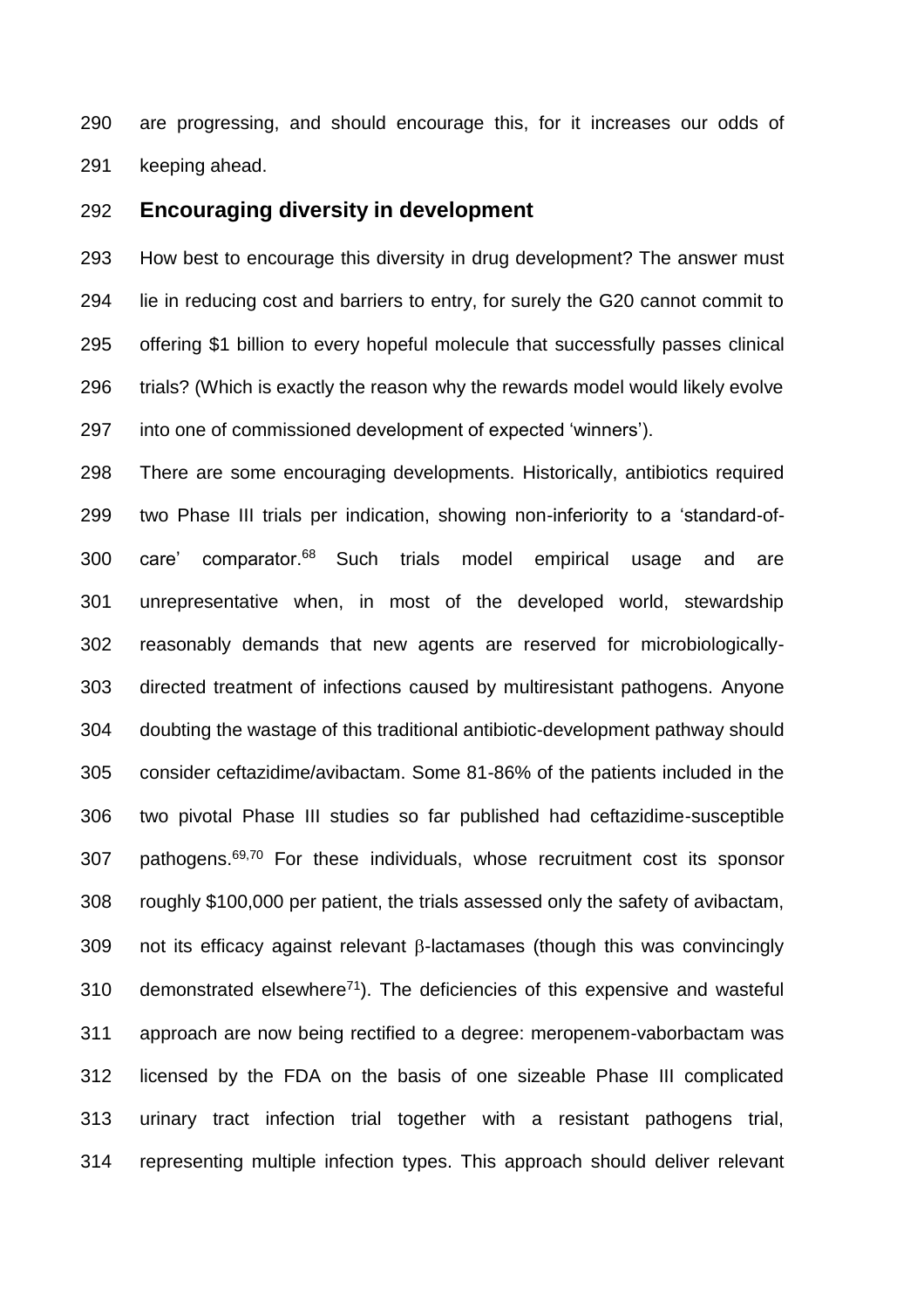information less expensively, thereby lowering barriers to entry. However, 316 more radical approaches are needed, at least for  $\beta$ -lactamase inhibitors, which represent one of the main areas of current development. Early combinations – amoxicillin/clavulanate, ampicillin/sulbactam and piperacillin/tazobactam – were developed by 'penicillin companies' (Beecham 320 and Lederle) to extend the utility their products.<sup>72</sup> Meanwhile, other 321 companies developed 'ß-lactamase-stable' cephalosporins. Both approaches achieved early success, which was eroded over time because (i) the penicillins, being highly labile, were hard to protect against strains with large amounts of enzyme, (ii) AmpC enzymes evaded these early inhibitors and (iii) ESBL-mediated resistance undermined ' $\beta$ -lactamase-stable' cephalosporins. One answer – to combine an inhibitor of Class A enzymes with the most- AmpC-stable cephalosporin (cefepime) – was obvious<sup>72</sup>, but was impossible in practice because different companies, not interested in collaborating, held the relevant patents. Cefepime/tazobactam combinations came to be marketed in India, where trial requirements are less stringent and patent law weak, but, contained only small amounts of tazobactam (typically 125 mg per 1g of cefepime) and are probably suboptimal.. Only now, facilitated by the US GAIN (Generating Antibiotic Initiatives Now) Act is high dose (2+2g q8h) cefepime/tazobactam under development, two decades after it was first 335 suggested. $73,74$ 

 In the case of avibactam – the broadest spectrum inhibitor now available – the decision to partner with ceftazidime was predicated on seeking an antipseudomonal cephalosporin and on the only viable alternative, cefepime, being established in fewer markets and, at the time of the decision, subject to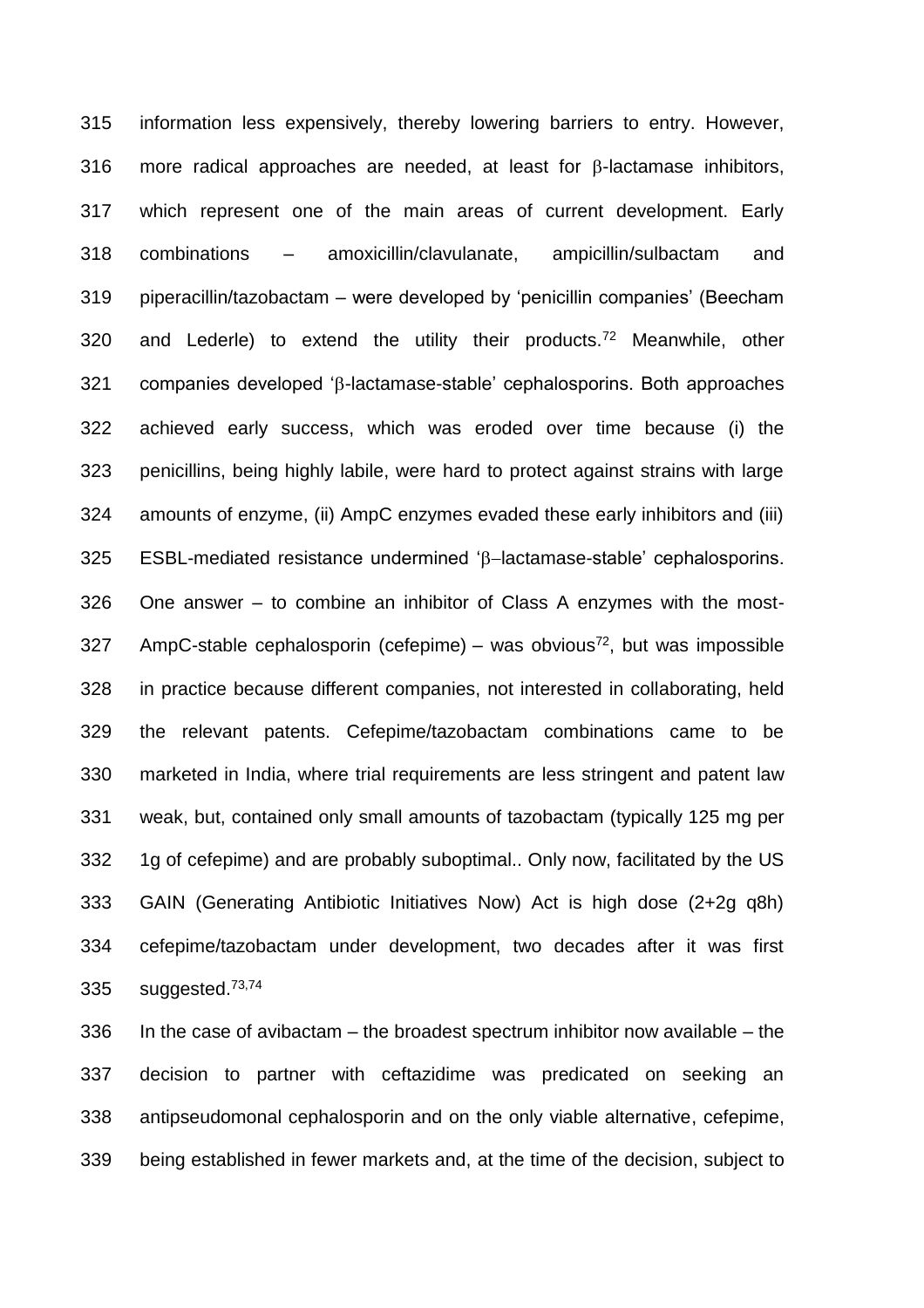340 claims – later refuted – of poor efficacy and excess mortality<sup>75,76</sup> Aztreonam/avibactam entered development later, predicated on also covering 342 MBL producers (Table 2).<sup>59</sup>

 Now, with mutational resistance to ceftazidime/avibactam emerging among 344 isolates with KPC carbapenemase<sup>29,30</sup> and aztreonam/avibactam lagging 3 years behind, it is appropriate to reflect these decisions. The mutational ceftazidime/avibactam resistance entails the KPC enzyme becoming a 'better' 347 ceftazidimase<sup>77</sup> and has less effect on other cephalosporin/avibactam combinations. Might cefepime/avibactam therefore have been a better idea than ceftazidime/avibactam? Or would it just have selected different mutants? Since the mutations conferring ceftazidime/avibactam resistance reduce meropenem resistance (see above), a potential answer is to co-administer 352 meropenem with ceftazidime/avibactam to block this line of evolution.<sup>29,78</sup> Meanwhile, with metallo-carbapenemase producers increasing and aztreonam/avibactam being unavailable, some doctors are adopting a 'home brew' approach to treat infections due to MBL producers, co-administering ceftazidime/avibactam with aztreonam - with anecdotal reports of success. $79,80$ . 357 success.<sup>79,80</sup> Both these strategies  $-$  adding meropenem to ceftazidime/azibactam for infections due to strains with KPC enzymes and adding aztreonam to ceftazidime/avibactam for those due to MBL producers are cumbersome ways to partnering avibactam with alternative b-lactams to ceftazidime, which becomes superfluous in the regimen.

 Might not it be better for regulators to require full trials of treatment with a 363 combination of a new inhibitor with one  $\beta$ -lactam with then, if these are successful, to grant restricted licenses for combinations of that inhibitor with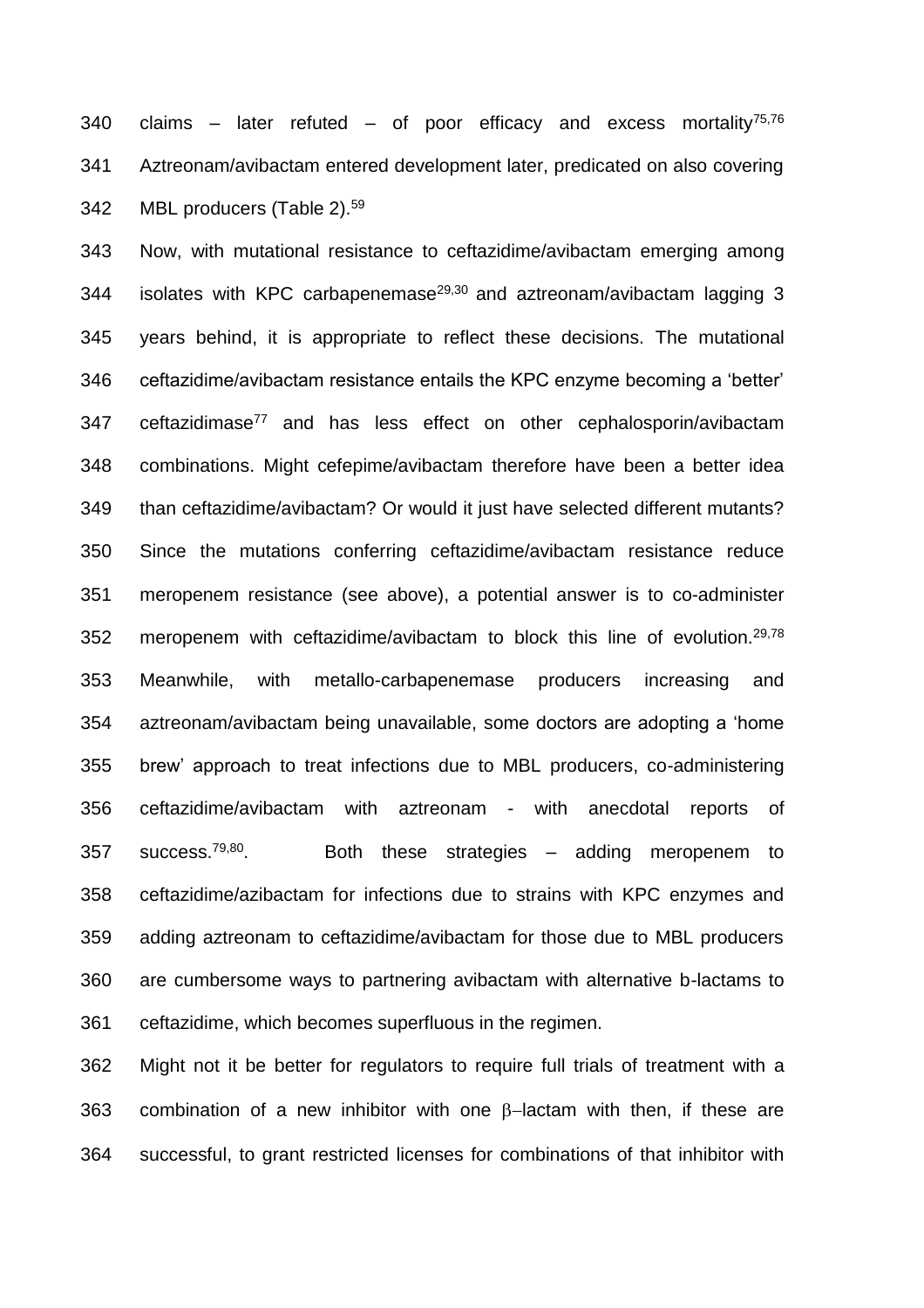other licensed  $\beta$ -lactams, based on pharmacodynamic modelling and small trials demonstrating efficacy against pathogens with relevant resistances? This would increase flexibility to contend both with current problems and 368 future Black Swan events. If, for example, the postulated plasmid-borne  $\beta$ - lactam-resistant PBP3 were to spread, imipenem-inhibitor combinations would become more attractive compared with combinations involving PBP3- 371 targetted (i.e. most)  $\beta$ -lactams.

 In order to prepare for a future certain to contain new Black Swan events, we also should reflect on vancomycin and colistin. Both were launched in the late 1950s on trials that would be considered wholly unacceptable today. Vancomycin was licensed for staphylococcal endocarditis on the strength of a single study involving six patients, complemented by several cases of compassionate use, together with contention that, with penicillin lost to resistance, no other agent was effective. Both vancomycin and colistin were swiftly overtaken by other new agents perceived as less toxic or more 380 efficacious - methicillin in vancomycin's case and aminoglycosides and  $\beta$ -381 lactams in colistin's. For 20 years vancomycin use was minimal. Then, with the rise of MRSA in the 1980s, it found its niche, becoming the mainstay of treatment. Colistin's time came later, early in the twenty-first century with the 384 rise in infections due to carbapenemase-producing Gram-negatives. It is hard to see how either drug would nowadays have been kept on the market through their long fallow years but it is fortunate that they were. I do not know the best answer here. Longer patents would increase the chance of ultimate return on an agent that gained little immediate traction. However, this would be of little value to a single-product biotech company and, unless restricted to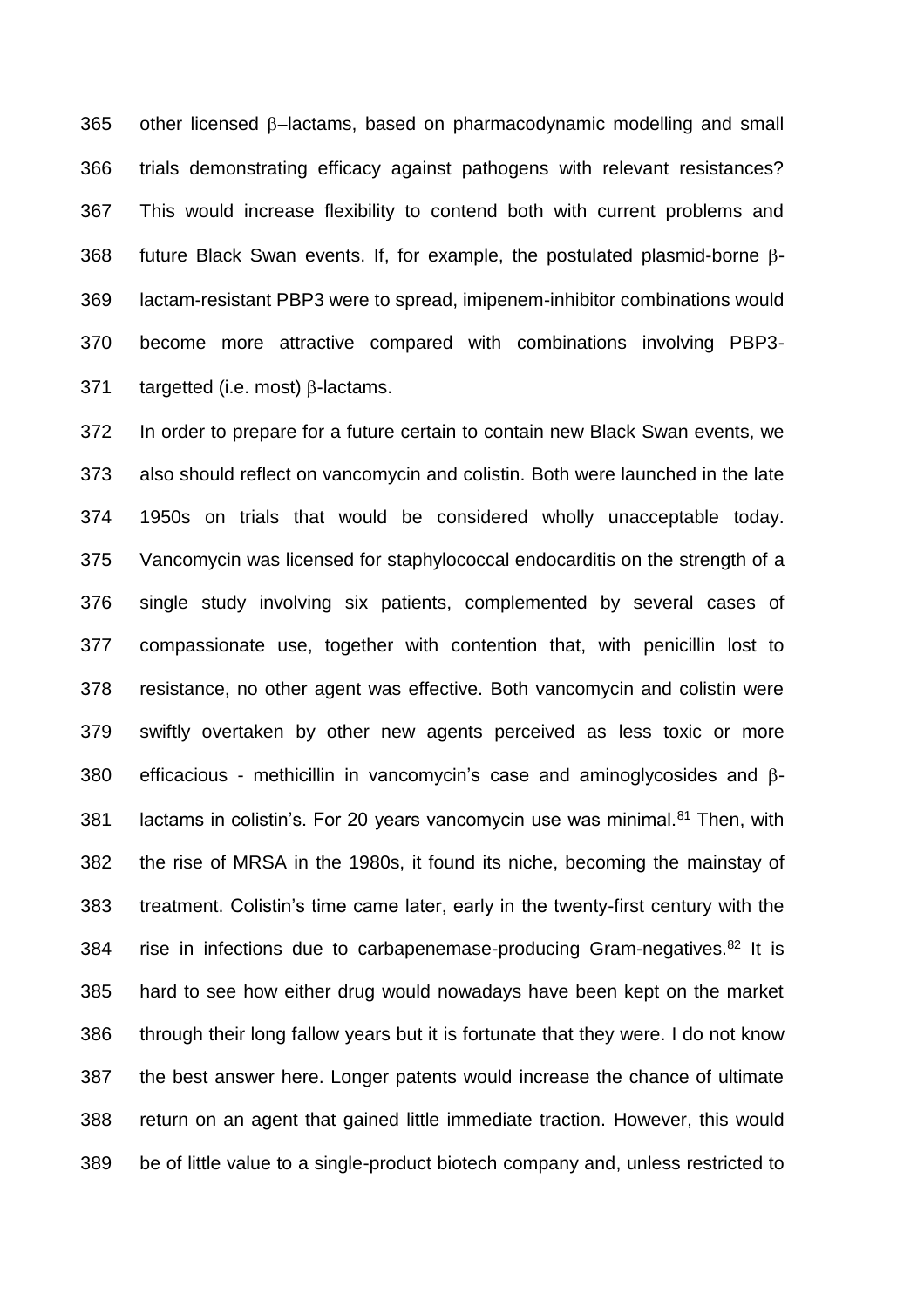the immediate product, such patents might stifle development of better analogues. What is certain is that a strategy of 'picking winners' would not work either– any international body that gave \$1 billion prizes to agents that had failed to find a role for 20 years, and which were perceived to be toxic, would swiftly be lambasted for wasting taxpayers' money.

 Finally, there is the issue of the issue of non-antibiotic game changers. Just once in my career a bacterial pathogen posing concerns about resistance– 397 type b *Haemophilus influenzae* <sup>83</sup>- had been essentially eliminated, in this case by a vaccine. Yet vaccines against tuberculosis, cystitis (and the ascending *E. coli* infections it sometimes precipitates), MRSA and gonorrhoea all remain tantalising possibilities, involving organisms where resistance 401 presents real and present concerns.  $84,85$  Other non-antibiotic approaches (see 402 e.g. Czaplewski *et al.* for a summary)<sup>86</sup> may succeed too, though almost all must be seen as being high risk. One could not call the success of one of these approaches a Black Swan event, for it would not arise quite unexpectedly, but it would have considerable scope to greatly alter projected numbers of infections and deaths due to antibiotic-resistant bacteria.

## **Conclusions.**

 Even with improvements in infection control, stewardship and diagnostics, resistance will present new challenges. Some, like the emergence of mutations conferring resistance to ceftazidime/avibactam and ceftolozane/tazobactam are predictable. Others, involving the escape of 'new' resistance genes, and the spread of these to epidemic strains are Black Swan events. We know that they will occur; but their future shape, nature and impact is unpredictable.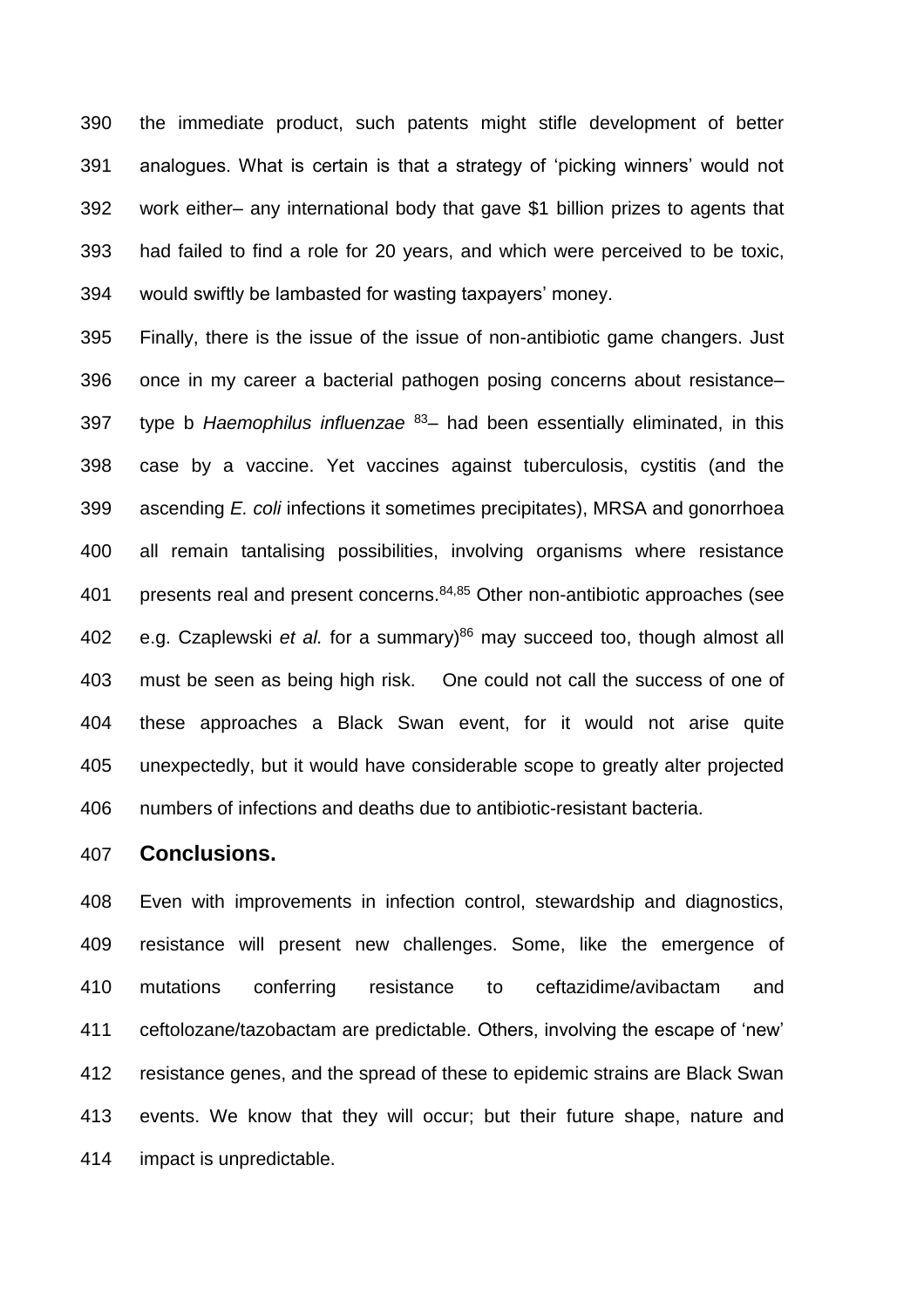Claims of resistance impact by 2050 should be taken with a very large pinch of salt but, more than this, we should be wary of believing that we can predict what the future resistance landscape will look like, let alone use this for future 'market entry rewards'. Instead, the best 'anti-fragile' strategy to prepare for an uncertain future lies in diversity, in the hopes that at least one approach will prove effective not only against problem resistances now proliferating but also help safeguard against the next Black Swan event. Rather than having the G20, WHO or whoever, try to pick winners and claim the 'market is broken'; international efforts should concentrate on repairing the market, reducing developmental costs and barriers to entry, thereby pulling in new players and diverse innovation – regardless of whether this involve conventional small molecules or non-conventional approaches.

 Steps such as the US GAIN Act are to be lauded, as it has encouraged development of cefepime/tazobactam and the US reappraisal of i.v. fosfomycin, as is the simplification of trial requirements illustrated by the development of meropenem-vaborbactam. Yet, more needs to be done, especially increasing the scope for new combinations of already-licensed  $\beta$ -lactams and  $\beta$ -lactamase inhibitors and to ensure that agents that find little immediate role become, and remain, available.

**Transparency declaration**

 Advisory Boards or ad-hoc consultancy for Accelerate, Achaogen, Adenium, Allecra, AstraZeneca, Auspherix, Basilea, BioVersys, Centauri, Discuva, Integra Holdings, Meiji, Melinta, Nordic, Pfizer, Roche, Shionogi, T.A.Z., Tetraphase, The Medicines Company, VenatoRx, Wockhardt, Zambon, Zealand. Paid lectures – Astellas, AstraZeneca, bioMérieux, Beckmann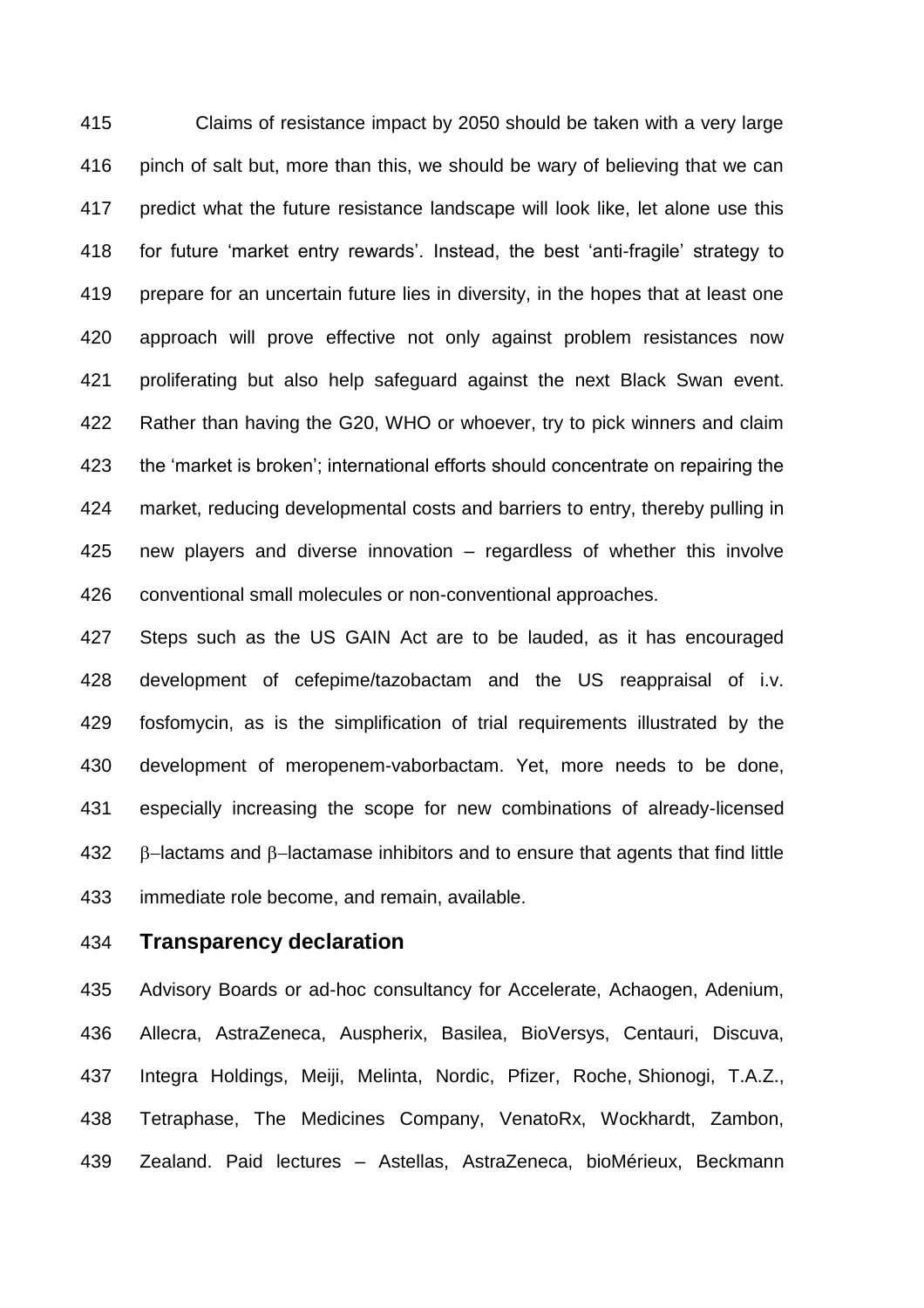- Coulter, Cardiome, Cepheid, Merck, Pfizer and Nordic. Research funding:
- Melinta, Merck, Paratek, Roche, VenatoRx. Relevant shareholdings: Dechra,

GSK, Merck, Perkin Elmer, Pfizer amounting to <10% of portfolio value.

## **References**

- 444 1. Anon. Treatment Guidelines for Antimicrobial Use in Common Syndromes (India) http://icmr.nic.in/guidelines/treatment%20guidelines%20for%20antimicrobial.pdf
- 2. Neuzillet Y, Naber KG, Schito G *et al.* French results of the ARESC study: clinical aspects and epidemiology of antimicrobial resistance in female patients with cystitis. Implications for empiric therapy. *Med Mal Infect* 2012; **42:** 66-75.
- 3. Crump JA, Sjölund-Karlsson M, Gordon MA *et al*. Epidemiology, clinical presentation, laboratory diagnosis, antimicrobial resistance, and antimicrobial management of invasive *Salmonella* infections. *Clin Microbiol Rev* 2015; **28:** 901-37.
- 4. Unemo M, Bradshaw CS, Hocking JS *et al*. Sexually-transmitted infections: challenges ahead. *Lancet Infect Dis* 2017; **17:** e235-79.
- 5. Prasad R, Singh A, Balasubramanian V *et al.* Extensively drug-resistant tuberculosis in India: Current evidence on diagnosis and management. *Indian J Med Res* 2017; **145:** 271-293.
- 6. Projan SJ, Shlaes DM. Antibacterial drug discovery: is it all downhill from here? *Clin Microbiol Infect* 2004; **10 Suppl 4:**18-22.
- 7. Payne DJ, Gwynn MN, Holmes DJ *et al.* Drugs for bad bugs: confronting the challenges of antibacterial discovery. *Nat Rev Drug Discov* 2007; **6:** 29-40.
- 8. Silver LL. Challenges of antibacterial discovery. *Clin Microbiol Rev* 2011; **24:** 71–109.
- 9. Shlaes DM, Moellering RC. The United States Food and Drug Administration and the end of antibiotics. *Clin Infect Dis* 2002; **34:** 420–2
- 10.Finch R; BSAC Working Party on The Urgent Need: regenerating antibacterial drug discovery and development. Regulatory opportunities to encourage technology solutions to antibacterial drug resistance. *J Antimicrob Chemother* 2011; **66:** 1945-7.
- 11.Sharma P, Towse A. New drugs to tackle antimicrobial resistance: analysis of EU policy options London, UK: Office of Health Economics; 2011. Available via http://www.ohe.org/publications/article/new-drugs-to-tackle-antimicrobial-resistance-analysis-of-eu-policy-options-21.cfm
- 12.Livermore DM. Of stewardship, motherhood and apple pie*. Int J Antimicrob Agents* 2014; **43:** 319-22
- 13.Livermore DM, Wain J. Revolutionising bacteriology to improve treatment outcomes and antibiotic stewardship. *Infect Chemother* 2013; **45:** 1-10.
- 14.Minejima E, Wong-Beringer A. Implementation of rapid diagnostics with antimicrobial stewardship. *Expert Rev Anti Infect Ther* 2016; **14:** 1065-75.
- 15.O'Neill J. The Review on Antimicrobial Resistance. Available via https://amr-review.org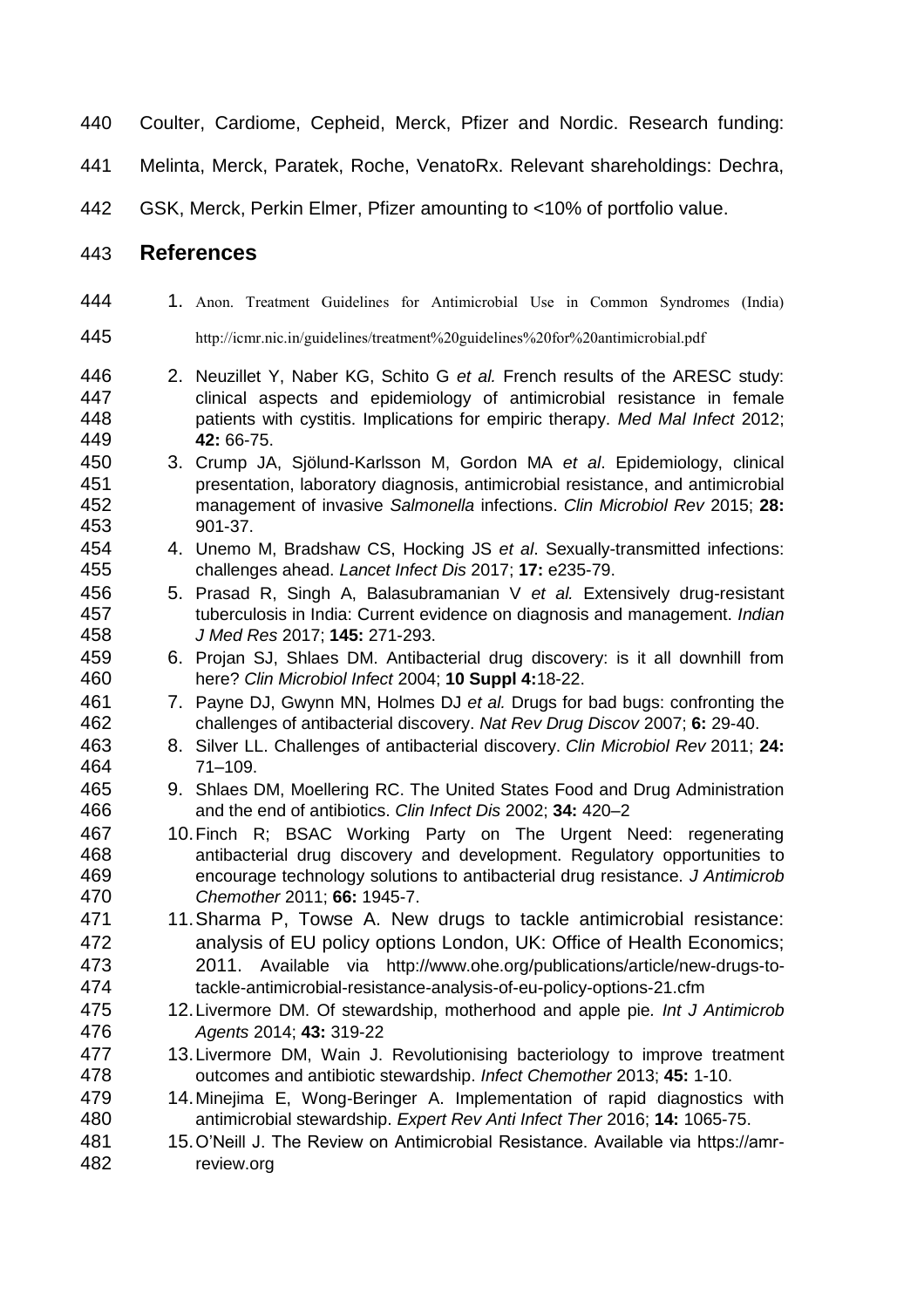16.World Health Organisation. Antimicrobial resistance: global report on 484 surveillance. Available Available surveillance.<br>485 http://www.who.int/drugresistance/documents/surveillancereport/en/ http://www.who.int/drugresistance/documents/surveillancereport/en/ 17.The Pew Charitable Trusts. Antimicrobial Resistance Project http://www.pewtrusts.org/en/projects/antibiotic-resistance-project 18.Sciarretta K, Røttingen JA, Opalska A *et al*. Economic incentives for antibacterial drug development: literature review and considerations from the Transatlantic Task Force on Antimicrobial Resistance. *Clin Infect Dis* 2016; **63:**1470-4. 492 19. Outterson K, Powers JH, Daniel GW *et al.* Repairing the broken market for<br>493 **19. Australie 19. Accord 19. Accord 19. Part 19. Accord 19. Accord 19. Accord 19. Accord 19. Accord 19. A**  antibiotic innovation. *Health Aff (Millwood)* 2015; **34:** 277-85. 20.Carter D, Charlett A, Conti S *et al.* A Risk assessment of antibiotic pan-drug resistance in the UK: Bayesian analysis of an expert elicitation study. *Antibiotics (Basel)* 2017; **6** pii: E9. 21.Lowenstein R. *When Genius Failed.* New York: Random House, 2000 22.Taleb NN. *The Black Swan.* New York: Random House , 2007 23.Anon. What we know about 'unknown unknowns' http://news.bbc.co.uk/1/hi/magazine/7121136.stm 24.Woodford N, Ellington MJ. The emergence of antibiotic resistance by mutation. *Clin Microbiol Infect* 2007; **13:** 5-18. 25. Livermore DM. Clinical significance of  $\beta$ -lactamase induction and stable derepression in Gram-negative rods. *Eur J Clin Microbiol* 1987; **6:** 439-45. 26.Kaye KS, Cosgrove S, Harris A *et al*. Risk factors for emergence of resistance to broad-spectrum cephalosporins among *Enterobacter* spp. *Antimicrob Agents Chemother* 2001; **45:** 2628-30 27.Lynch MJ, Drusano GL, Mobley HL. Emergence of resistance to imipenem in *Pseudomonas aeruginosa*. *Antimicrob Agents Chemother* 1987; **31:** 1892-6. 28.O'Dwyer K, Spivak AT, Ingraham K *et al*. Bacterial resistance to leucyl-tRNA synthetase inhibitor GSK2251052 develops during treatment of complicated urinary tract infections. *Antimicrob Agents Chemother* 2015; **59:** 289–298. 29.Livermore DM, Warner M, Jamrozy D *et al*. In vitro selection of ceftazidime/avibactam resistance in Enterobacteriaceae with KPC-3 carbapenemase. *Antimicrob Agents Chemother* 2015; **59:** 5324-30. 30. Shields RK, Potoski BA, Haidar G *et al.* Clinical outcomes, drug toxicity, and emergence of ceftazidime/avibactam resistance among patients treated for carbapenem-resistant Enterobacteriaceae infections. *Clin Infect Dis* 2016; **63:**1615-8. 31.MacVane SH, Pandey R, Steed LL *et al.* Emergence of ceftolozane/tazobactam-resistant *Pseudomonas aeruginosa* during treatment is mediated by a single AmpC structural mutation. *Antimicrob Agents Chemother* 2017; **61 pii:** e01183-17. 32.Fraile-Ribot PA, Cabot G, Mulet X *et al.* Mechanisms leading to in vivo ceftolozane/tazobactam resistance development during the treatment of infections caused by MDR *Pseudomonas aeruginosa. J Antimicrob Chemother* 2017 Nov 14. doi: 10.1093/jac/dkx424. 33.Tsubakishita S, Kuwahara-Arai K, Sasaki T *et al*. Origin and molecular evolution of the determinant of methicillin resistance in staphylococci. *Antimicrob Agents Chemother* 2010; **54:** 4352-9.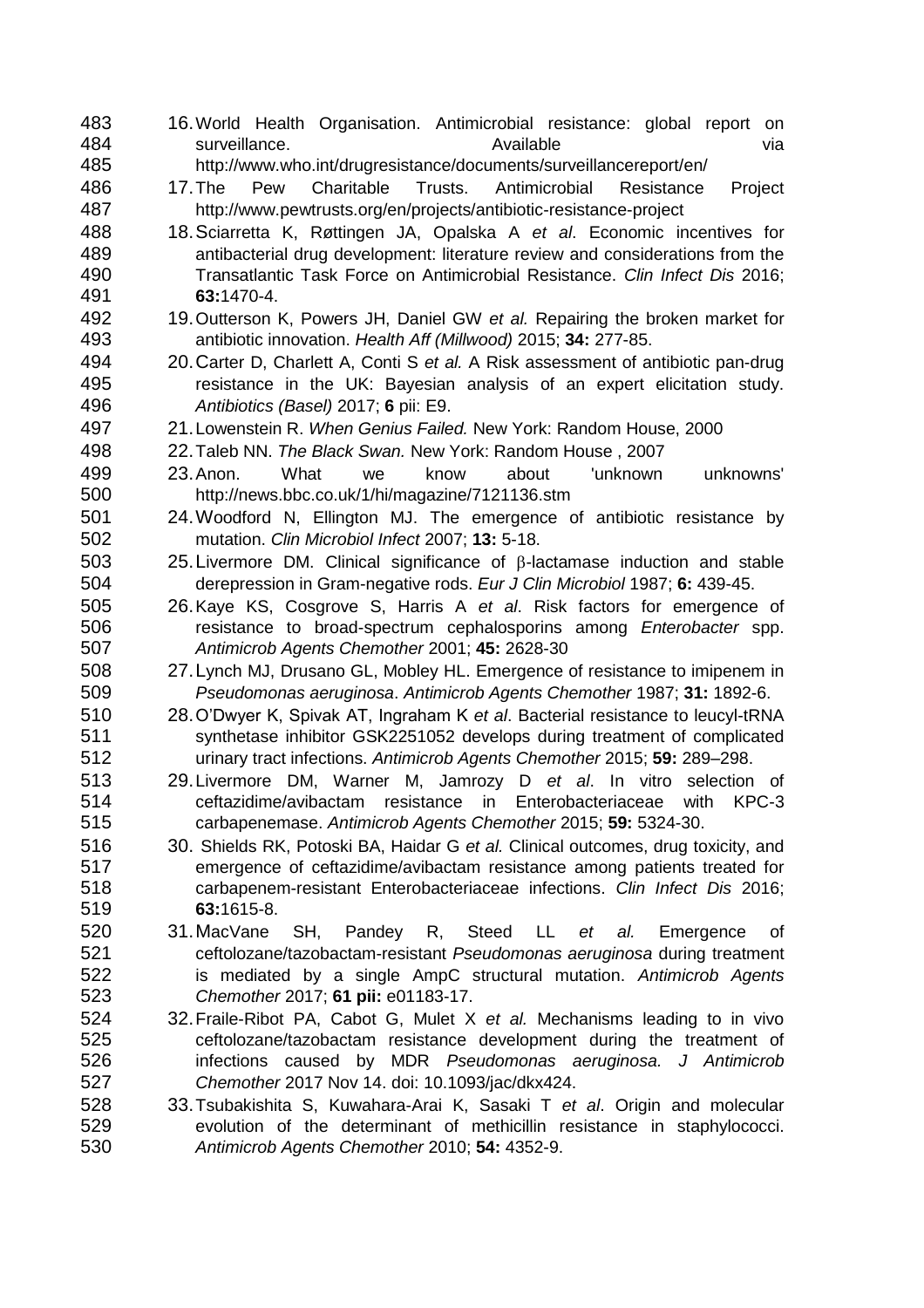- 34.Cantón R. Antibiotic resistance genes from the environment: a perspective through newly identified antibiotic resistance mechanisms in the clinical setting. *Clin Microbiol Infect.* 2009; **15 Suppl 1:** 20-5.
- 35.Poirel L, Kieffer N, Fernandez-Garayzabal JF *et al.* MCR-2-mediated plasmid-borne polymyxin resistance most likely originates from *Moraxella pluranimalium. J Antimicrob Chemother* 2017; **72:** 2947-9.
- 537 36. Matthew M. Plasmid-mediated  $\beta$ -lactamases of Gram-negative bacteria: properties and distribution. *J Antimicrob Chemother* 1979; **5:** 349-58.
- 37.Schmitt R. Molecular biology of transposable elements. *J Antimicrob Chemother* 1986; 18 **Suppl C:** 25-34.
- 38. Nicolas E, Lambin M, Dandoy D *et al.* The *Tn*3-family of replicative transposons. *Microbiol Spectr.*2015; **3:** doi: 10.1128/microbiolspec.MDNA3-0060-2014.
- 39. Livermore DM. Fourteen years in resistance. *Int J Antimicrob Agents* 2012; **39:** 283-94.
- 40. Livermore DM, Hope R, Reynolds R *et al.* Declining cephalosporin and fluoroquinolone non-susceptibility among bloodstream Enterobacteriaceae from the UK: links to prescribing change? *J Antimicrob Chemother* 2013; **68:** 2667-74.
- 41. Liu PY, Gur D, Hall LM *et al.* Survey of the prevalence of  $\beta$ -lactamases amongst 1000 gram-negative bacilli isolated consecutively at the Royal London Hospital. *J Antimicrob Chemother* 1992; **30:** 429-47.
- 42.Livermore DM, Canton R, Gniadkowski M *et al.* CTX-M: changing the face of ESBLs in Europe. *J Antimicrob Chemother* 2007; **59:**165-74.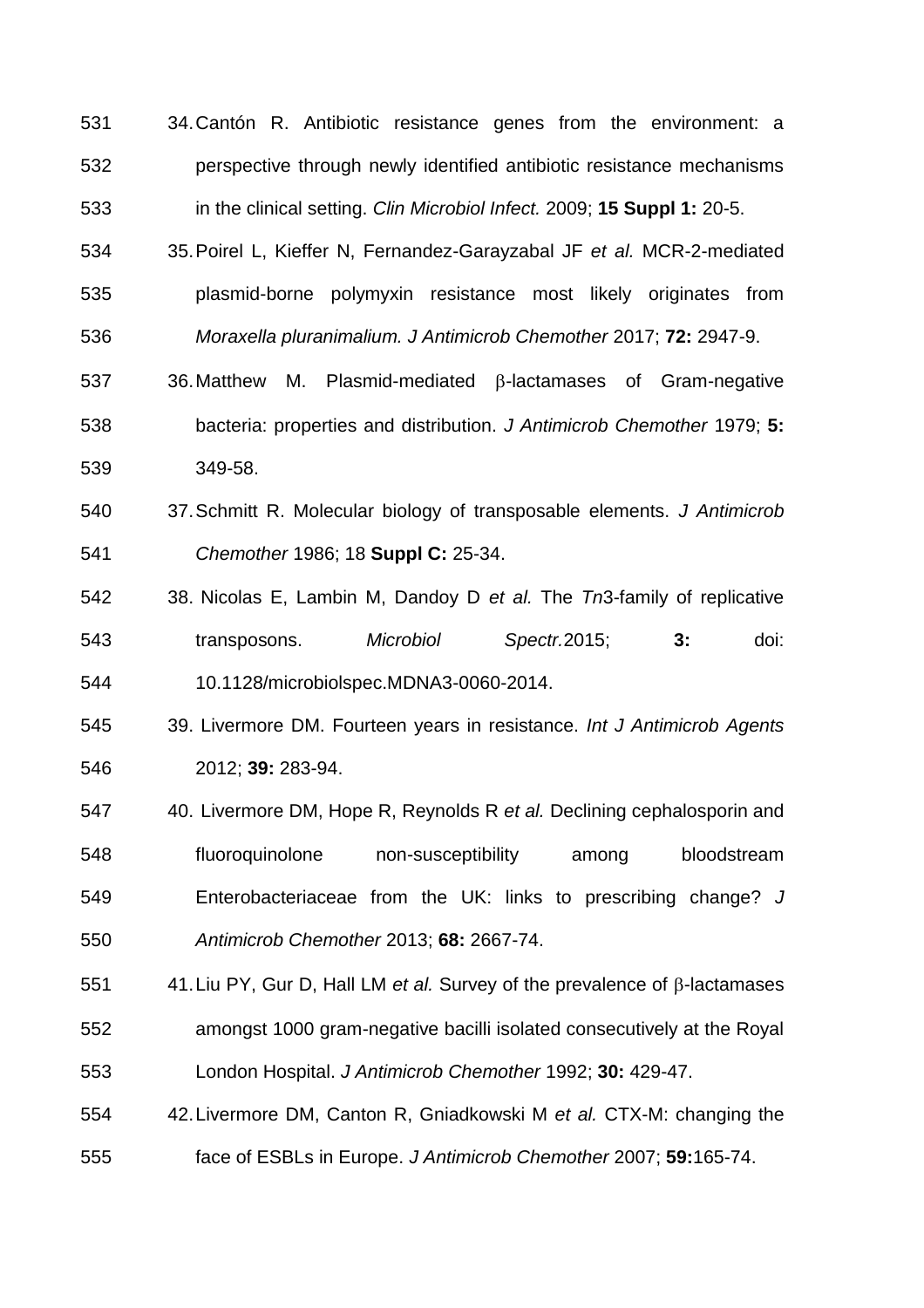- 43.Nicolas-Chanoine MH, Bertrand X, Madec JY. *Escherichia coli* ST131, an intriguing clonal group. *Clin Microbiol Rev* 2014; **27:** 543-74.
- 44.Ciesielczuk H, Doumith M, Hope R *et al.* Characterization of the extra- intestinal pathogenic *Escherichia coli* ST131 clone among isolates recovered from urinary and bloodstream infections in the United Kingdom. *J Med Microbiol* 2015; **64:**1496-503.
- 45.Clark C. The *Sleepwalkers: How Europe Went to War in 1914*. London: Allen Lane, 2013.
- 46.D'Costa VM, McGrann KM, Hughes DW *et al.* Sampling the antibiotic resistome. *Science* 2006; **311:** 374-7.
- 47. D'Costa VM, Mukhtar TA, Patel T *et al.* Inactivation of the lipopeptide antibiotic daptomycin by hydrolytic mechanisms. *Antimicrob Agents Chemother* 2012; **56:** 757-64.
- 48.Shaw KJ, Rather PN, Hare RS *et al.* Molecular genetics of aminoglycoside resistance genes and familial relationships of the aminoglycoside-modifying enzymes. *Microbiol Rev* 1993; **57:** 138-63.
- 49.Doi Y, Wachino JI, Arakawa Y. Aminoglycoside Resistance: The Emergence of acquired 16S ribosomal RNA methyltransferases. *Infect Dis Clin North Am* 2016; **30:** 523-37.
- 50.Patel R, Piper K, Cockerill FR *et al.* The biopesticide *Paenibacillus popilliae* has a vancomycin resistance gene cluster homologous to the enterococcal VanA vancomycin resistance gene cluster. *Antimicrob Agents Chemother* 2000; **44:** 705-9.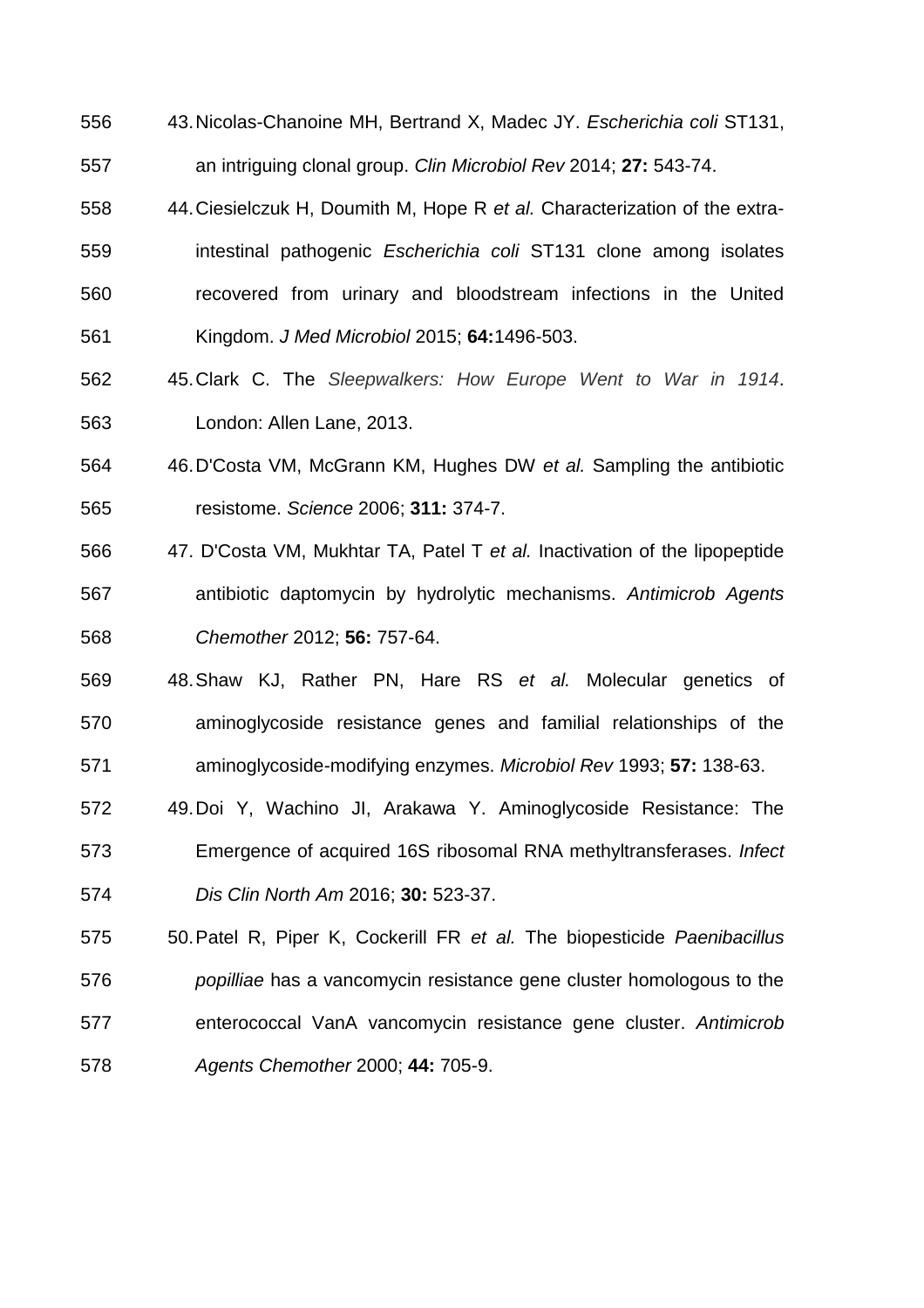- 51.Guardabassi L, Perichon B, van Heijenoort J *et al.* Glycopeptide resistance vanA operons in *Paenibacillus* strains isolated from soil. *Antimicrob Agents Chemother* 2005; **49:** 4227-33.
- 52.Berger-Bächi B. Genetic basis of methicillin resistance in *Staphylococcus aureus*. *Cell Mol Life Sci* 1999; **56:** 764-70.
- 53.Curtis NA, Orr D, Ross GW *et al.* Affinities of penicillins and cephalosporins for the penicillin-binding proteins of *Escherichia coli* K- 12 and their antibacterial activity. *Antimicrob Agents Chemother* 1979; **16:** 533-9.
- 54.Hashizume T, Ishino F, Nakagawa J *et al.* Studies on the mechanism of action of imipenem (N-formimidoylthienamycin) *in vitro*: binding to the penicillin-binding proteins (PBPs) in *Escherichia coli* and *Pseudomonas aeruginosa*, and inhibition of enzyme activities due to the PBPs in *E. coli. J Antibiot (Tokyo)* 1984; **37:** 394-400.
- 55.Beesley L. The Loss of the SS Titanic: its Story and Lessons. Boston and New York: Houghton Mifflin, 1912.
- 56. Philippon A, Labia R, Jacoby G. Extended-spectrum  $\beta$ -lactamases. *Antimicrob Agents Chemother* 1989; **33:** 1131-6
- 57.Watanabe M, Iyobe S, Inoue M *et al.* Transferable imipenem resistance in *Pseudomonas aeruginosa. Antimicrob Agents Chemother* 1991; **35:** 147-51.
- 58.Johnson AP, Woodford N. Global spread of antibiotic resistance: the example of New Delhi metallo-β-lactamase (NDM)-mediated carbapenem resistance. *J Med Microbiol* 2013; **62:** 499-513.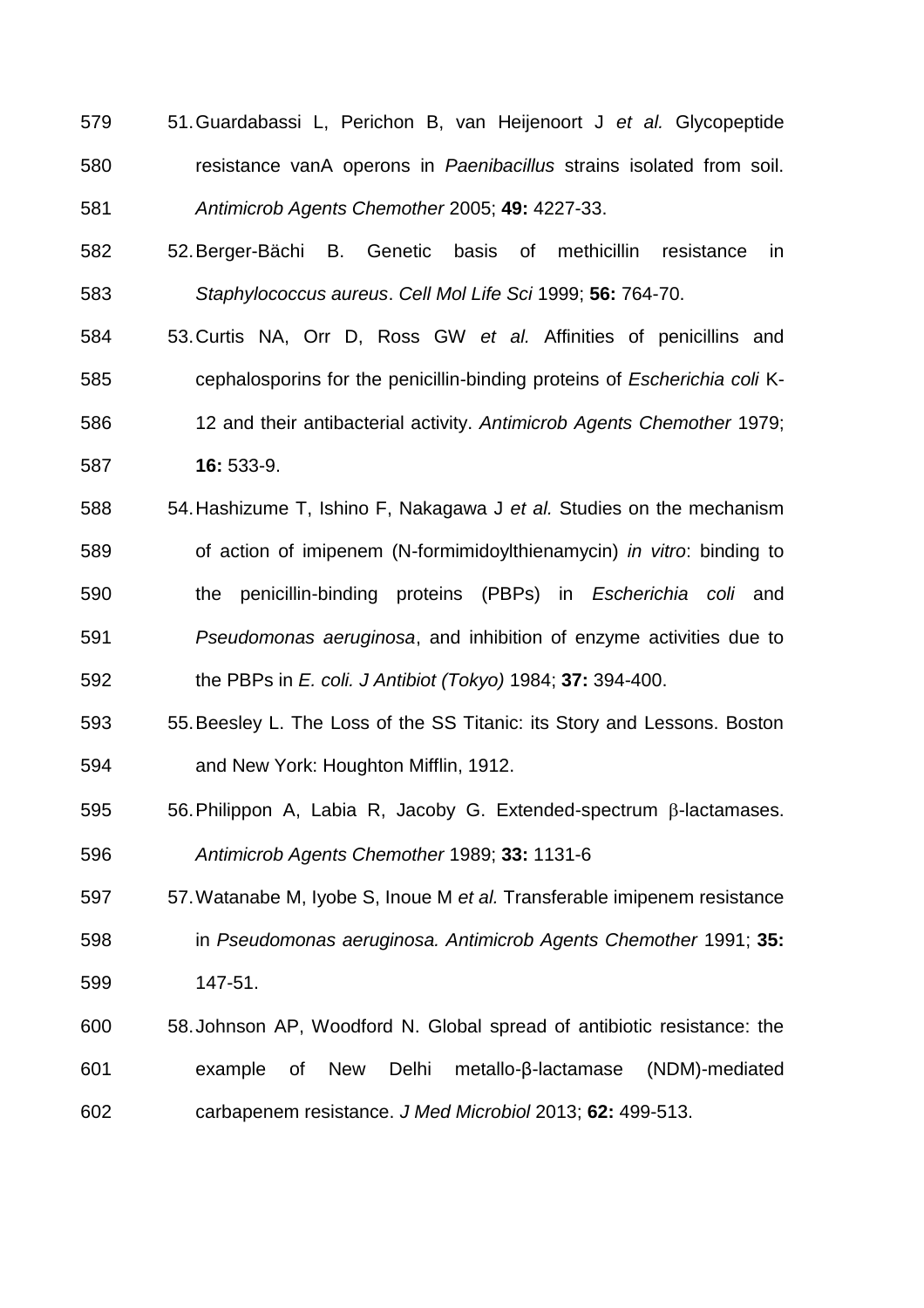- 59.Livermore DM, Mushtaq S, Warner M *et al.* Activities of NXL104 combinations with ceftazidime and aztreonam against carbapenemase- producing Enterobacteriaceae. *Antimicrob Agents Chemother* 2011; **55:** 390-4.
- 60.Livermore DM, Mushtaq S, Warner M *et al.* In vitro activity of cefepime/zidebactam (WCK 5222) against Gram-negative bacteria. *J Antimicrob Chemother* 2017; **72:** 1373-85.
- 61.Livermore DM, Warner M, Mushtaq S *et al.* Interactions of OP0595, a
- novel triple-action diazabicyclooctane, with β-lactams against OP0595-
- resistant Enterobacteriaceae mutants. *Antimicrob Agents Chemother*
- 2015; **60:** 554-60.
- 62. Morinaka A, Tsutsumi Y, Yamada M *et al.* OP0595, a new
- diazabicyclooctane: mode of action as a serine β-lactamase inhibitor,
- antibiotic and β-lactam 'enhancer'. *J Antimicrob Chemother* 2015; **70:**
- 2779-86.
- 63.Mushtaq S, Vickers A, Woodford N *et al.* Nacubactam (RG6080) alone and in 619 combination against metallo-8-lactamase (MBL)-producing Enterobacteriaceae. In *Abstracts of the Twenty-eighth European Conference on Clinical Microbiology and Infectious Diseases, Madrid 21-24 April 2018,*  Abstract 604.
- 64.World Health Organisation. Antibacterial Agents in Clinical
- 624 Development. Available via
- http://www.who.int/medicines/news/2017/IAU\_AntibacterialAgentsClinic
- alDevelopment\_webfinal\_2017\_09\_19.pdf
- **65.**Mushtaq S, Vickers A, Woodford N *et al.* Potentiation of cefepime by the boronate VNRX-5133 vs. Gram-negative bacteria with known  $\beta$ -lactamases. In *Abstracts of the Twenty-eighth European Conference on Clinical Microbiology and Infectious Diseases, Madrid 21-24 April 2018,* Abstract 650.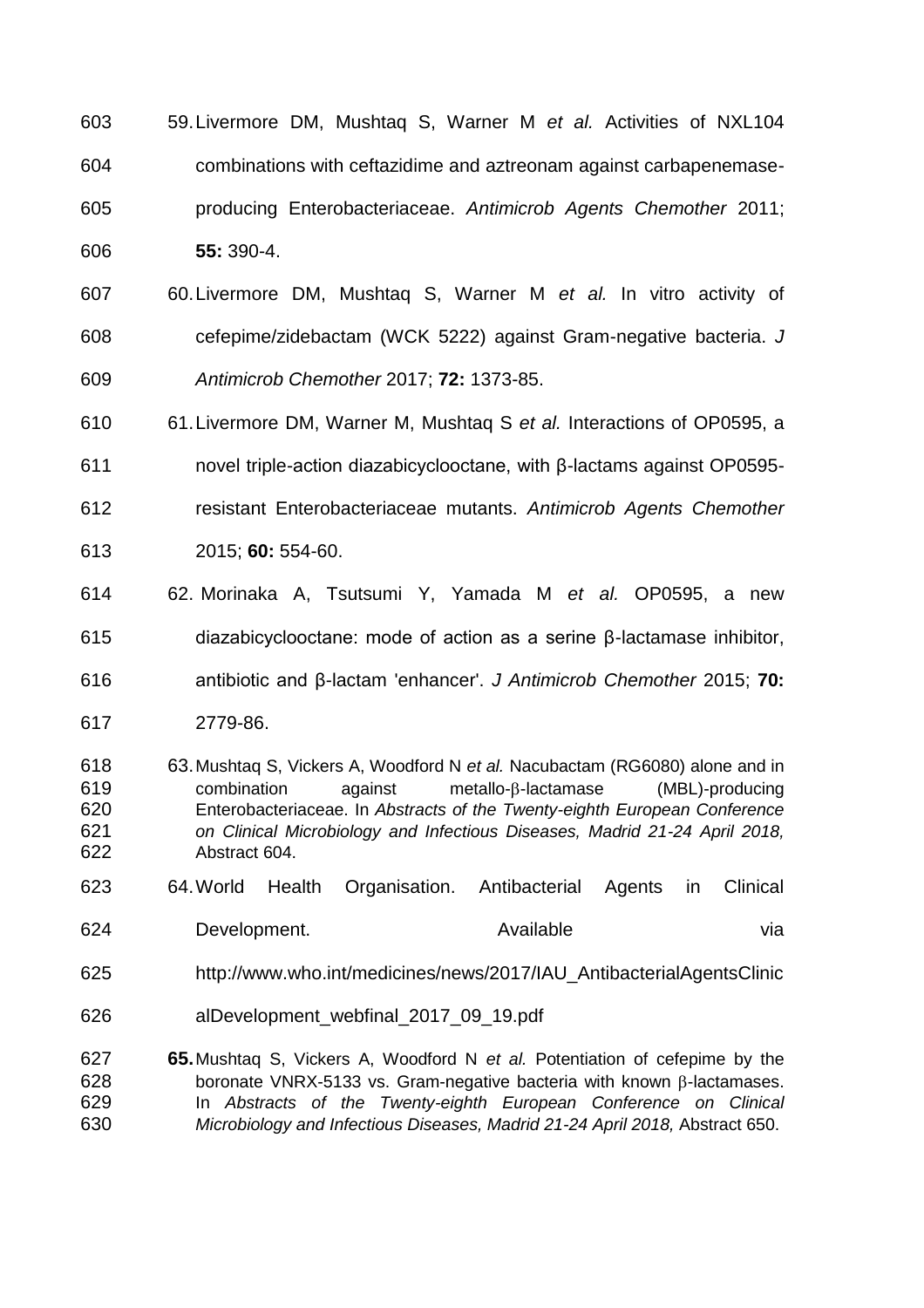- 66.Kohira N, West J, Ito A *et al.* In vitro antimicrobial activity of a siderophore cephalosporin, S-649266, against Enterobacteriaceae clinical isolates, including carbapenem-resistant strains. *Antimicrob Agents Chemother* 2015; **60:** 729-34.
- 67.Reck F, Bermingham A, Blais J *et al.* Optimization of novel monobactams with activity against carbapenem-resistant Enterobacteriaceae -Identification of LYS228. *Bioorg Med Chem Lett* 2018 Jan 4. pii: S0960-894X(18)30006-4.
- 68.Shlaes D.M. The Clinical Development of Antibacterial Drugs: A Guide for the Discovery Scientist. In: *Topics in Medicinal Chemistry* pp1-15. Berlin, Heidelberg: Springer, 2017.
- 69. Qin X, Tran BG, Kim MJ *et al.* A randomised, double-blind, phase 3 study comparing the efficacy and safety of ceftazidime/avibactam plus metronidazole versus meropenem for complicated intra-abdominal infections in hospitalised adults in Asia. *Int J Antimicrob Agents* 2017; 49: 579-88.
- 70. Stone GG, Bradford PA, Yates K *et al.* In vitro activity of ceftazidime/ avibactam against urinary isolates from patients in a phase 3 clinical trial programme for the treatment of complicated urinary tract infections. *J Antimicrob Chemother* 2017; **72:** 1396-9.
- 71.Carmeli Y, Armstrong J, Laud PJ *et al.* Ceftazidime/avibactam or best available therapy in patients with ceftazidime-resistant Enterobacteriaceae and *Pseudomonas aeruginosa* complicated urinary tract infections or complicated intra-abdominal infections (REPRISE): a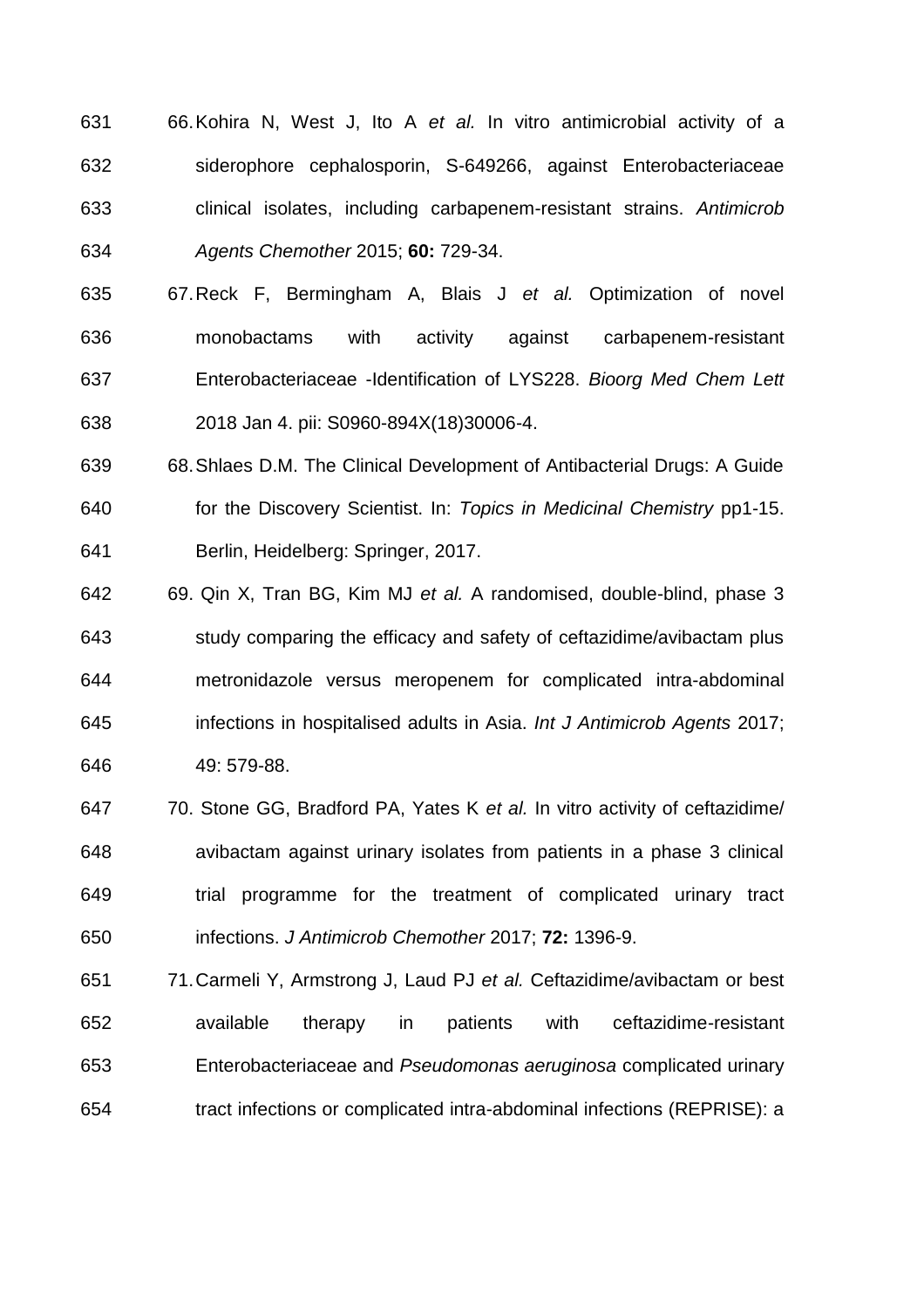randomised, pathogen-directed, phase 3 study. *Lancet Infect Dis* 2016; **16:** 661-73.

- 72.Livermore DM, Hope R, Mushtaq S *et al.* Orthodox and unorthodox clavulanate combinations against extended-spectrum  $\beta$ -lactamase producers. *Clin Microbiol Infect* 2008; **14 Suppl 1:**189-93.
- 73.Sader HS, Castanheira M, Mendes RE *et al.* Antimicrobial activity of high-proportion cefepime/tazobactam (WCK 4282) against a large number of Gram-negative isolates collected worldwide in 2014. *Antimicrob Agents Chemother* 2017; **61pii:** e02409-16.
- 74. Livermore DM, Mushtaq S, Warner M *et al.* Potential of high-dose cefepime/tazobactam against multiresistant Gram-negative pathogens. *J Antimicrob Chemother* 2018; **73:** 126-33.
- 75.Yahav D, Paul M, Fraser A *et al.* Efficacy and safety of cefepime: a systematic review and meta-analysis. *Lancet Infect Dis* 2007; **7:** 338- 48.
- 76.Kim PW, Wu YT, Cooper C *et al.* Meta-analysis of a possible signal of increased mortality associated with cefepime use. *Clin Infect Dis* 2010; **51:** 381-9.
- 77.Barnes MD, Winkler ML, Taracila MA *et al. Klebsiella pneumoniae* carbapenemase-2 (KPC-2), substitutions at Ambler position Asp179, and resistance to ceftazidime/avibactam: unique antibiotic-resistant phenotypes emerge from β-lactamase protein engineering. *MBio* 2017; **8 pii:** e00528-17.
- 78.Livermore DM, Meunier D, Hopkins KL *et al.* Activity of ceftazidime/avibactam against problem Enterobacteriaceae and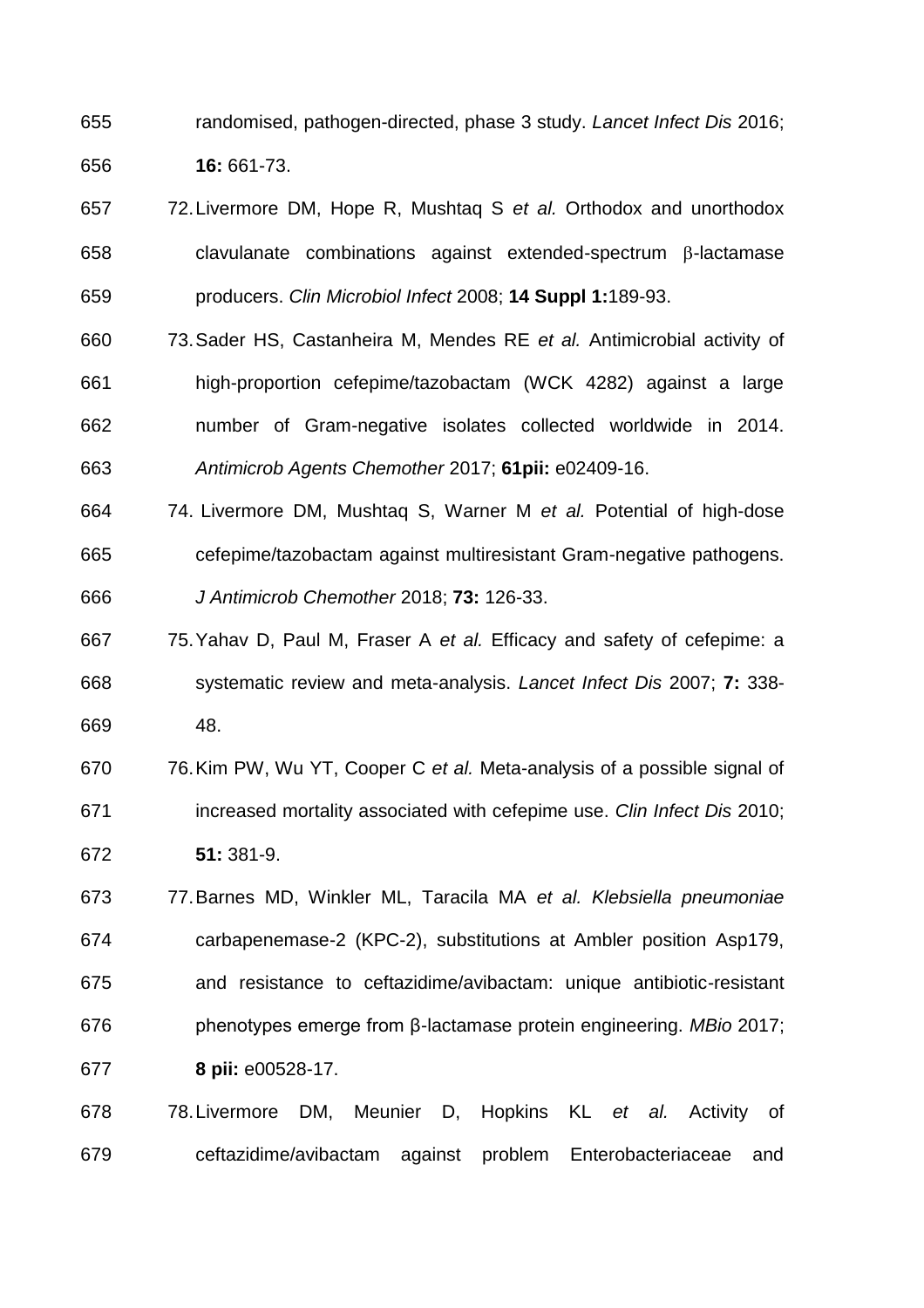- *Pseudomonas aeruginosa* in the UK, 2015-16. *J Antimicrob Chemother* 2017 Dec 8. doi: 10.1093/jac/dkx438.
- 79.Mojica MF, Ouellette CP, Leber A *et al.* Successful treatment of bloodstream infection due to metallo-β-lactamase-producing *Stenotrophomonas maltophilia* in a renal transplant patient. *Antimicrob Agents Chemother* 2016; **60:** 5130-4.
- 80.Davido B, Fellous L, Lawrence C *et al.* Ceftazidime/avibactam and aztreonam, an interesting strategy to overcome β-lactam resistance conferred by metallo-β-lactamases in Enterobacteriaceae and *Pseudomonas aeruginosa. Antimicrob Agents Chemother* 2017; **61. pii:** e01008-17.
- 81.Kirst HA, Thompson DG, Nicas TI. Historical yearly usage of vancomycin. *Antimicrob Agents Chemother* 1998; **42:** 1303-4.
- 82.Michalopoulos AS, Tsiodras S, Rellos K *et al.* Colistin treatment in patients with ICU-acquired infections caused by multiresistant Gram- negative bacteria: the renaissance of an old antibiotic. *Clin Microbiol Infect* 2005; **11:** 115-21
- 83.Jordens JZ, Slack MP. *Haemophilus influenzae*: then and now. *Eur J Clin Microbiol Infect Dis* 1995; **14:** 935-48.
- 84.Clift C, Salisbury DM. Enhancing the role of vaccines in combatting antimicrobial resistance. *Vaccine* 2017; **35:** 6591-3.
- 85.Huttner A, Hatz C, van den Dobbelsteen G *et al.* Safety, immunogenicity, and preliminary clinical efficacy of a vaccine against extraintestinal pathogenic *Escherichia coli in* women with a history of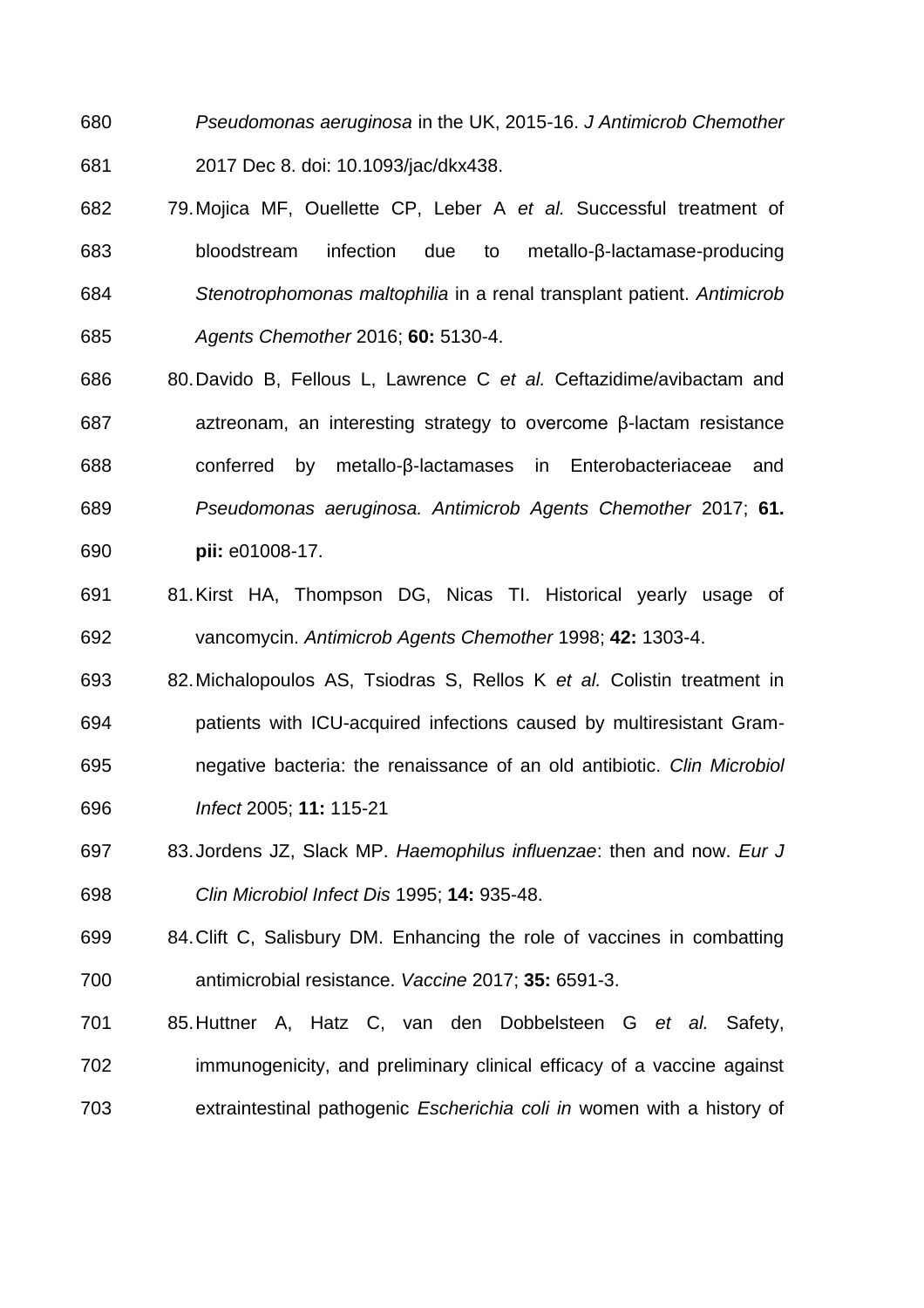- recurrent urinary tract infection: a randomised, single-blind, placebo-controlled phase 1b trial. *Lancet Infect Dis* 2017; **17:** 528-37.
- 86.Czaplewski L, Bax R, Clokie M *et al.* Alternatives to antibiotics-a pipeline portfolio review. *Lancet Infect Dis* 2016; **16:** 239-51.
-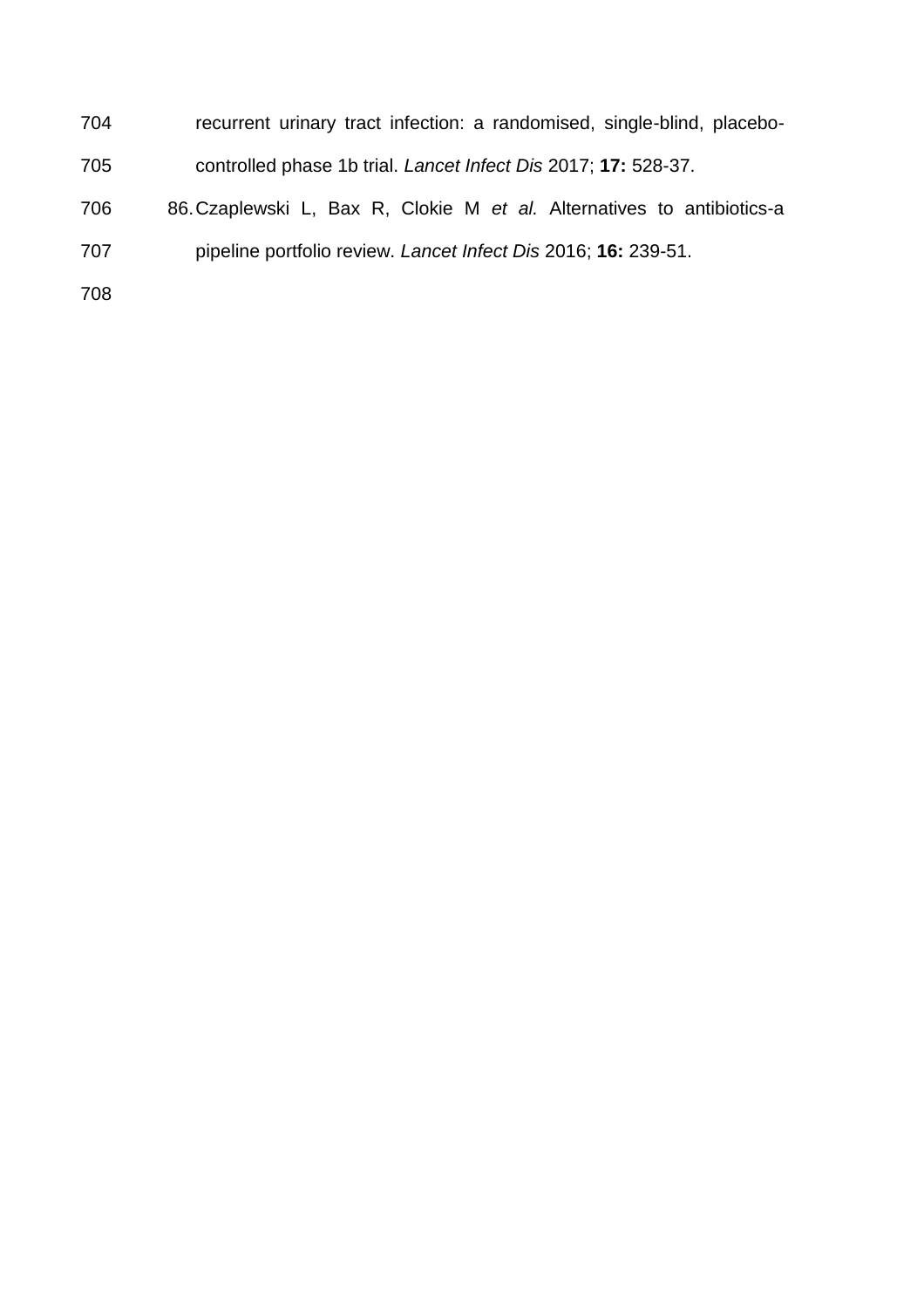709 **Table 1**. 'Black Swan' resistance gene escapes to mobile DNA

| Genes/          | Reached                   | Source              | Antibiotics          |
|-----------------|---------------------------|---------------------|----------------------|
| gene            |                           |                     | affected             |
| families        |                           |                     |                      |
| mecA            | S. aureus                 | S. fleurettii       | $\beta$ -Lactams     |
| erm             | Staphylococci<br>and      | <b>Streptomyces</b> | Macrolides,          |
|                 | streptococci              |                     | lincosamides,        |
|                 |                           |                     | streptogramin B      |
| aph,<br>aac,    | All groups                | <b>Streptomyces</b> | Aminoglycosides      |
| ant, armA       |                           |                     |                      |
| vanA/vanB       | Enterococci (and a few    | Paenibacillus       | <b>Glycopeptides</b> |
|                 | staphylococci)            | spp.                |                      |
| blactx-M        | Enterobacteriaceae        | Kluyvera            | $\beta$ -Lactams,    |
|                 |                           |                     | including            |
|                 |                           |                     | oxyimino             |
|                 |                           |                     | cephalosporins       |
| $blaOXA-23$     | A. baumannii              | A. radioresistens   | $\beta$ -Lactams     |
|                 |                           |                     | including            |
|                 |                           |                     | carbapenems          |
| $b$ la $OXA-48$ | Enterobacteriaceae<br>and | Shewanella          | $\beta$ -Lactams     |
|                 | other Gram-negatives      |                     | including            |
|                 |                           |                     | carbapenems          |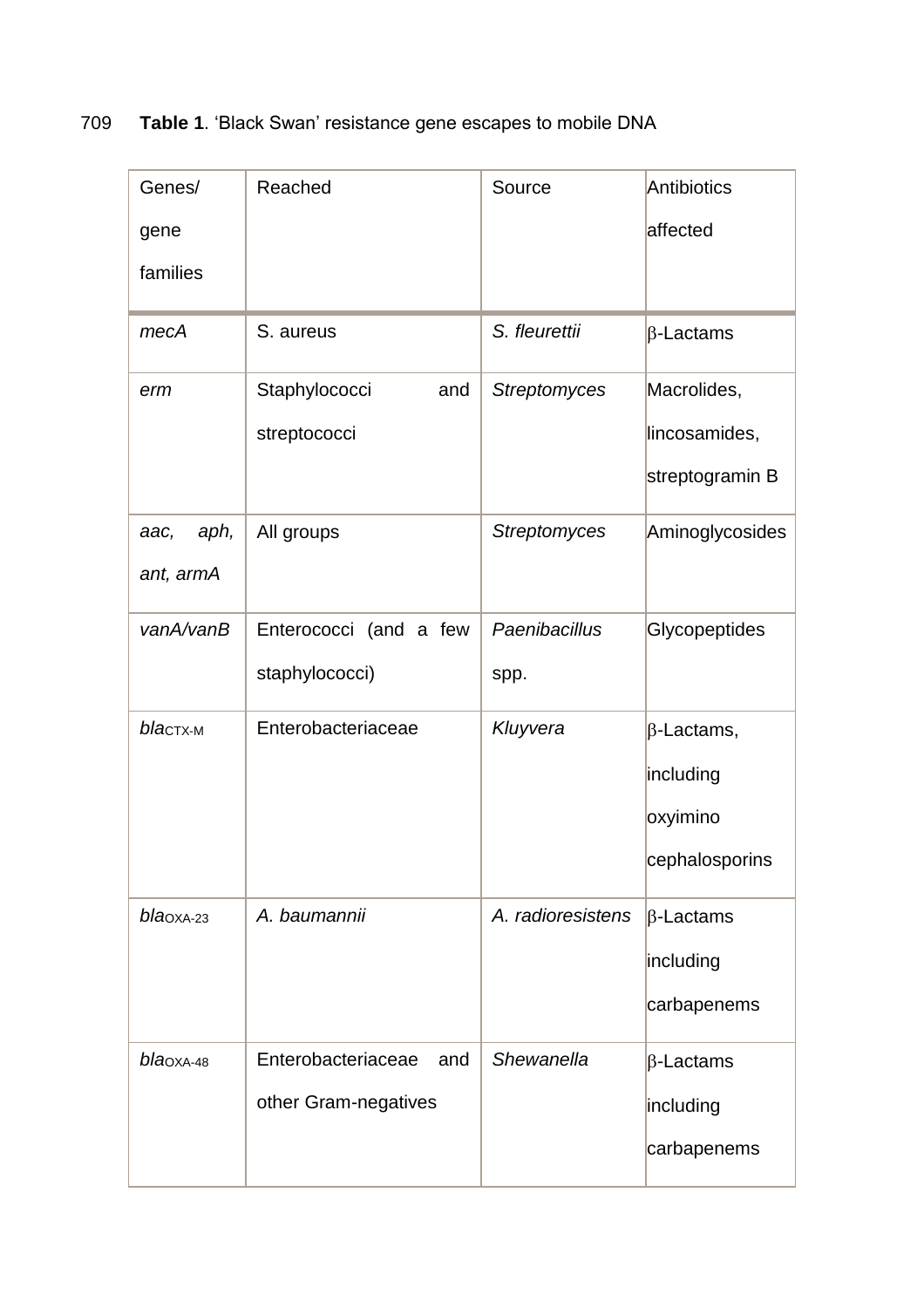| $mcr-1$ | Enterobacteriaceae | Moraxella  | Polymyxins              |
|---------|--------------------|------------|-------------------------|
| anr     | Enterobacteriaceae | Shewanella | <b>Fluoroquinolones</b> |

710

711 Data are from references 33-35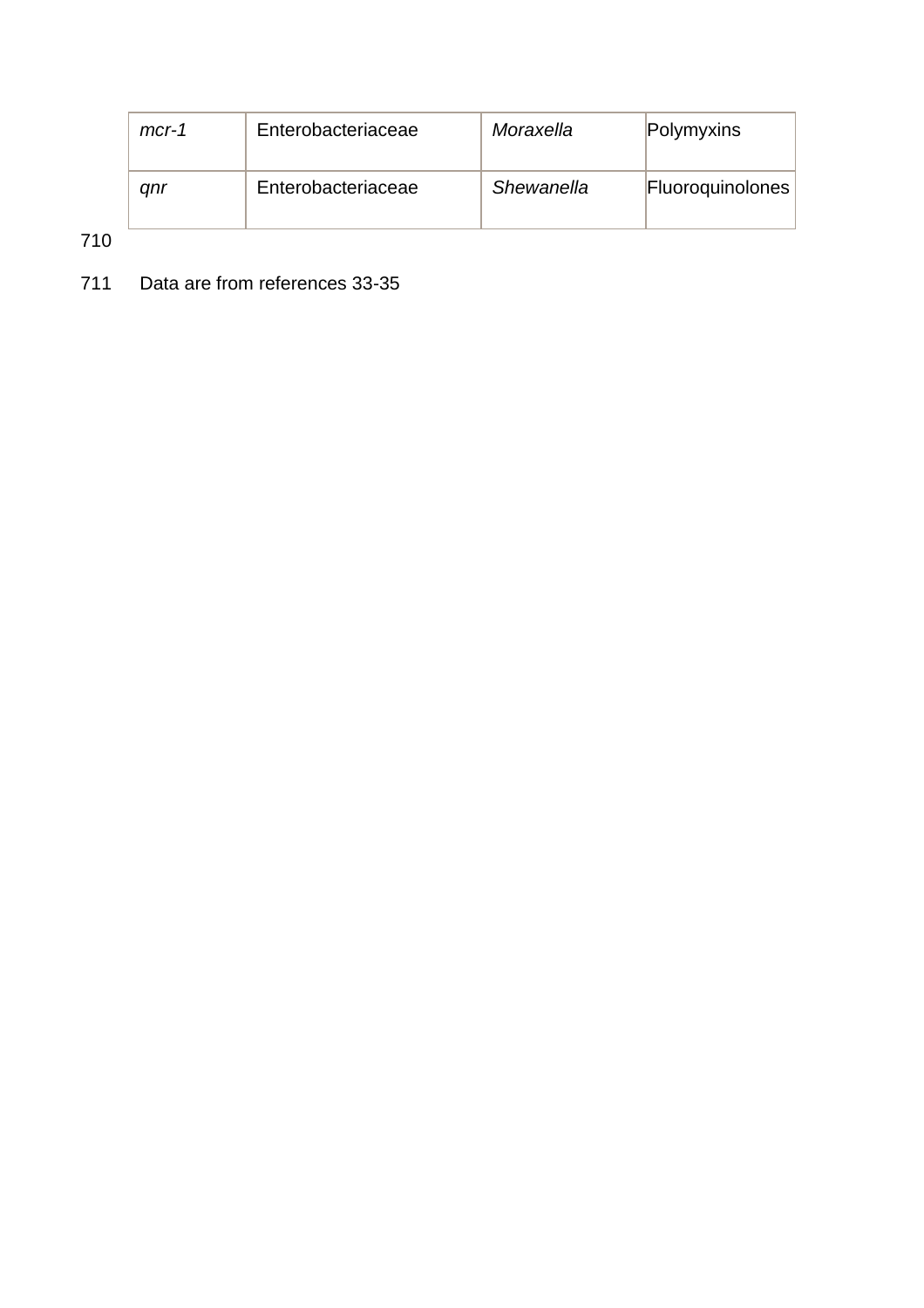Table 2. Developmental  $\beta$ -lactams and  $\beta$ -lactamase inhibitor combinations active against MBL producers

| Compound                          | Class and developer | Principe                              | Apparent weaknesses and                                | <b>Black Swan</b> |
|-----------------------------------|---------------------|---------------------------------------|--------------------------------------------------------|-------------------|
|                                   |                     |                                       | risks                                                  | risks             |
| Aztreonam/avibactam <sup>59</sup> | Monobactam/DBO;     | is stable<br>Aztreonam<br>to          | Weak<br>antipseudomonal                                | Unknown           |
|                                   | (Pfizer)            |                                       | MBLs; avibactam protects   activity; MICs up to 8 mg/L |                   |
|                                   |                     | co-producer<br>against                | for<br>some                                            |                   |
|                                   |                     | <b>ESBLs</b><br>AmpC<br>and           | Enterobacteriaceae                                     |                   |
|                                   |                     | enzymes                               |                                                        |                   |
| Cefepime/zidebactam <sup>60</sup> | Cephalosporin/DBO   | direct<br>Zidebactam<br>has           | High frequency of mutational                           | Unknown           |
|                                   | (Wockhardt)         |                                       | antibacterial activity and, resistance to zidebactam,  |                   |
|                                   |                     | although it does not inhibit   though | this<br>does<br>not                                    |                   |
|                                   |                     |                                       | MBLs, it achieves synergy   compromise the enhancer    |                   |
|                                   |                     | cefepime<br>with<br>by<br>an          | effect.                                                |                   |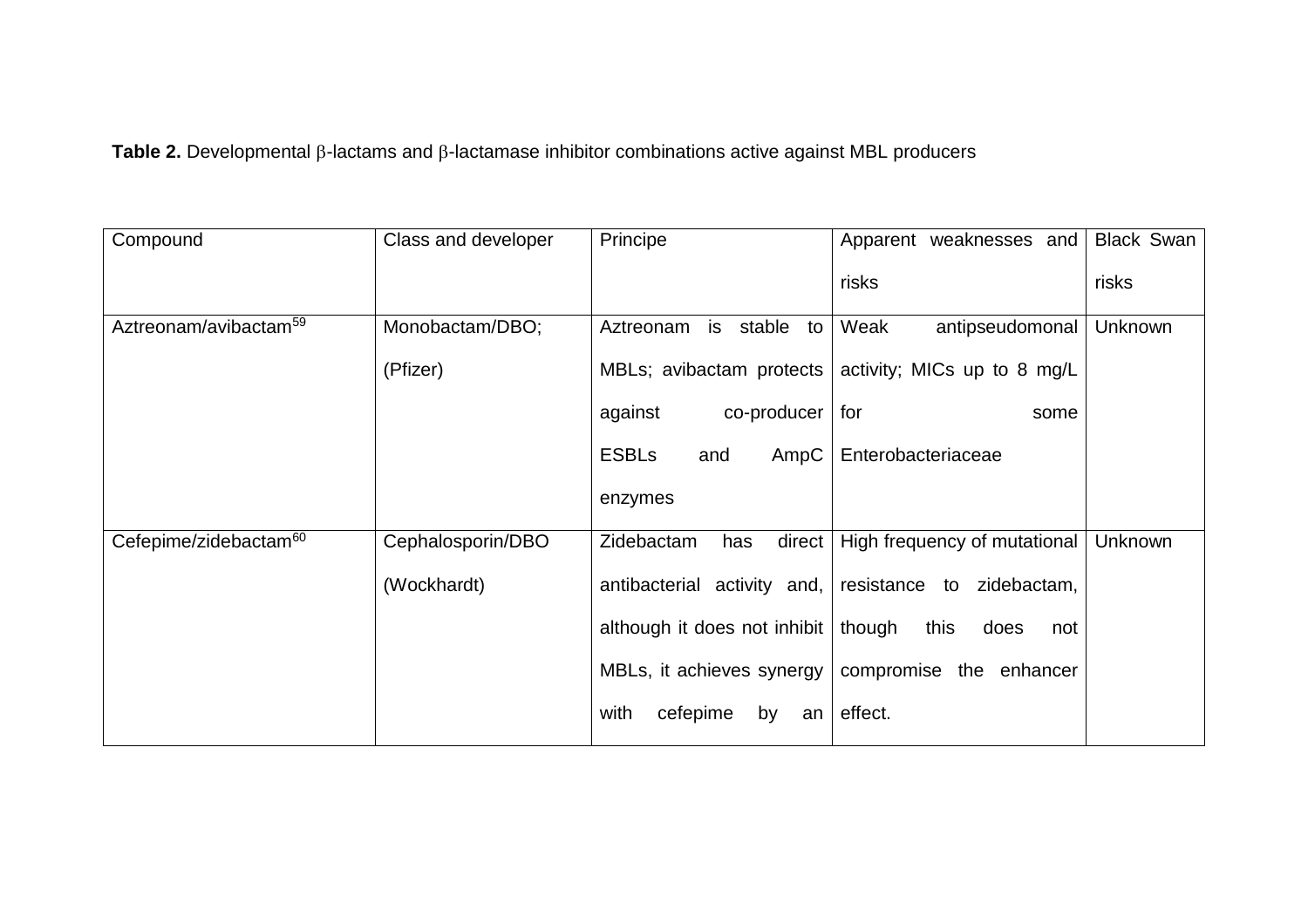|                                          |                        | 'enhancer effect' reflecting |                                                                     |         |
|------------------------------------------|------------------------|------------------------------|---------------------------------------------------------------------|---------|
|                                          |                        | attack on different PBPs.    |                                                                     |         |
| Meropenem/nacubactam <sup>61,62,63</sup> | Carbapenem/DBO         | direct<br>Nacubactam<br>has  | As<br>cefepime/zidebactam,                                          | Unknown |
|                                          | (Roche)                | antibacterial activity and,  | but generally slightly less                                         |         |
|                                          |                        |                              | although it does not inhibit $ $ active, particularly against $P$ . |         |
|                                          |                        |                              | MBLs, it achieves synergy   aeruginosa; enhancer effect             |         |
|                                          |                        |                              | with meropenem by an weaker than with cefepime.                     |         |
|                                          |                        | 'enhancer effect' reflecting |                                                                     |         |
|                                          |                        | attack on different PBPs.    |                                                                     |         |
| Cefepime-VNRX-513364,65                  | Cephalosporin/boronate | VNRX-5133 is a second        | <b>Inhibits</b><br><b>NDM</b><br><b>VIM</b><br>and                  | Unknown |
|                                          | (VenatoRx)             | generation<br>boronate       | enzymes, but not IMP. MICs                                          |         |
|                                          |                        | which,<br>unlike             | for some NDM producers                                              |         |
|                                          |                        |                              | vaborbactam, also inhibits   remain around 8 mg/L, even             |         |
|                                          |                        | MBLs and OXA-48              | with a 1:1 combination.                                             |         |
|                                          |                        |                              |                                                                     |         |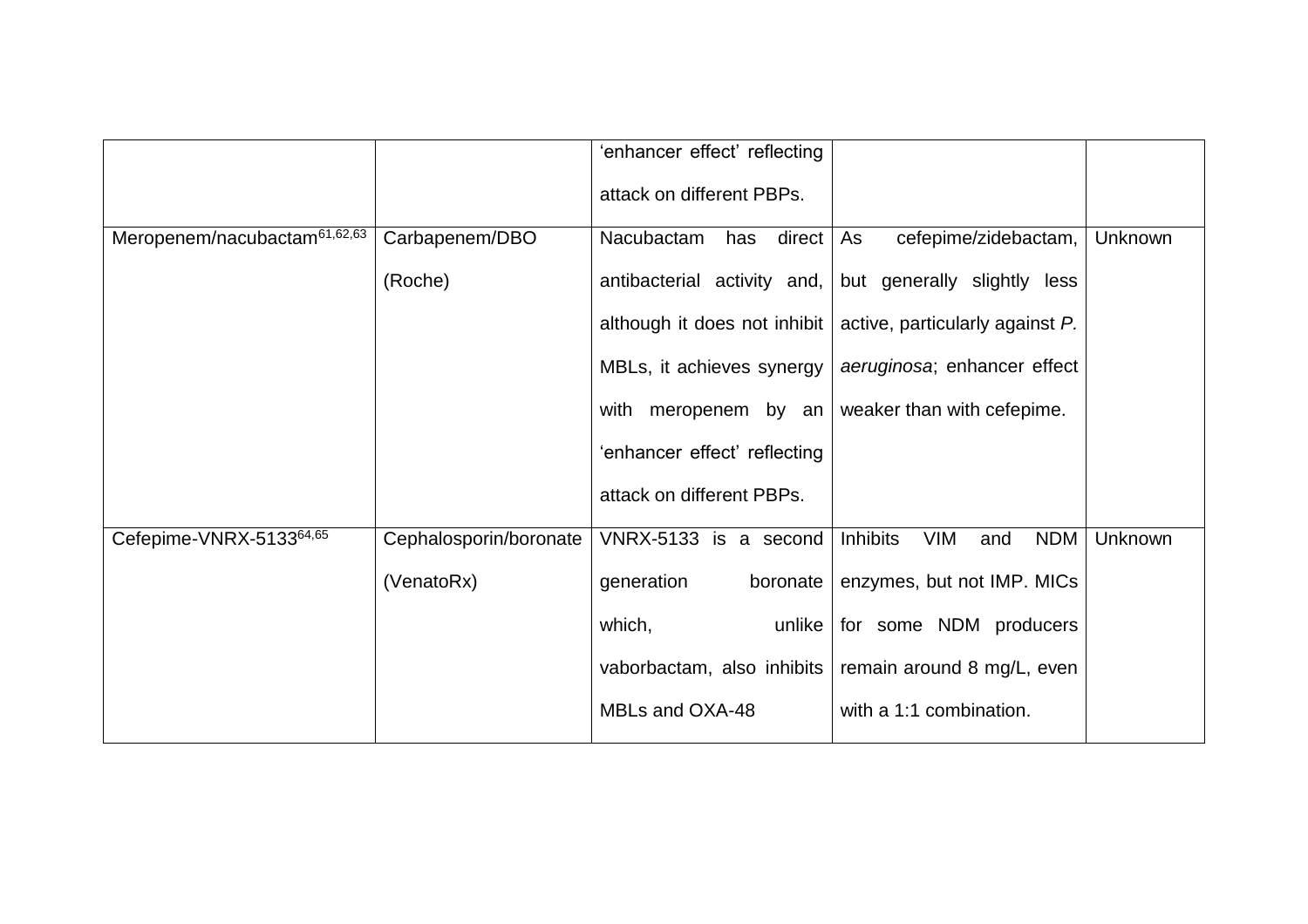| Cefiderocol <sup>66</sup> | Catechol cephalosporin |                                 | As a catechol, cefiderocol   MICs for NDM producers,<br>Unknown |
|---------------------------|------------------------|---------------------------------|-----------------------------------------------------------------|
|                           | (Shionogi)             |                                 | is efficiently taken into though mostly only 2-4                |
|                           |                        | bacteria via the                | iron- $mg/L$ , are raised compared                              |
|                           |                        |                                 | uptake pathway. It is also   to those for bacteria with         |
|                           |                        | stable<br>to<br>near            | most   other MBLs. Long history of                              |
|                           |                        | relevant<br>$\beta$ -lactamase, | development problems with                                       |
|                           |                        | including MBLs                  | catechol $\beta$ -lactams raises                                |
|                           |                        |                                 | concern, though cefiderocol                                     |
|                           |                        |                                 | seems to evade these. Not                                       |
|                           |                        |                                 | bacteria<br>clear if<br>might                                   |
|                           |                        |                                 | develop<br>resistance<br>by                                     |
|                           |                        |                                 | switching<br>to other<br>iron                                   |
|                           |                        |                                 | uptake routes.                                                  |
| LYS-22867                 | Monobactam             | Monobactams are stable          | Early<br>active<br>Unknown<br>stage;<br>not                     |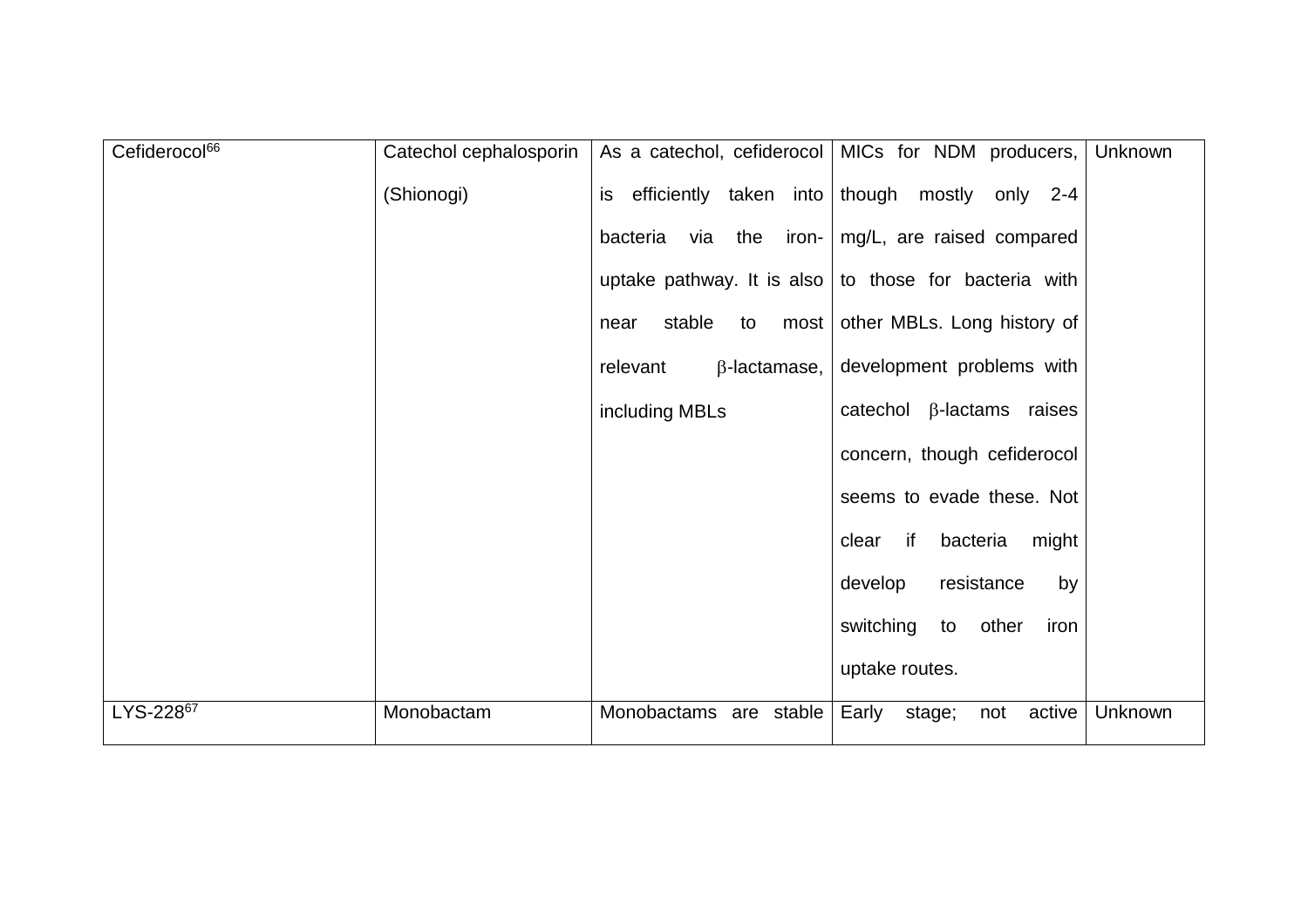| (Novartis) | to MBLs; this has also against P. aeruginosa |  |
|------------|----------------------------------------------|--|
|            | been engineered to be                        |  |
|            | stable to ESBLs, AmpC                        |  |
|            | enzymes, OXA-48 and                          |  |
|            | <b>KPC</b> types                             |  |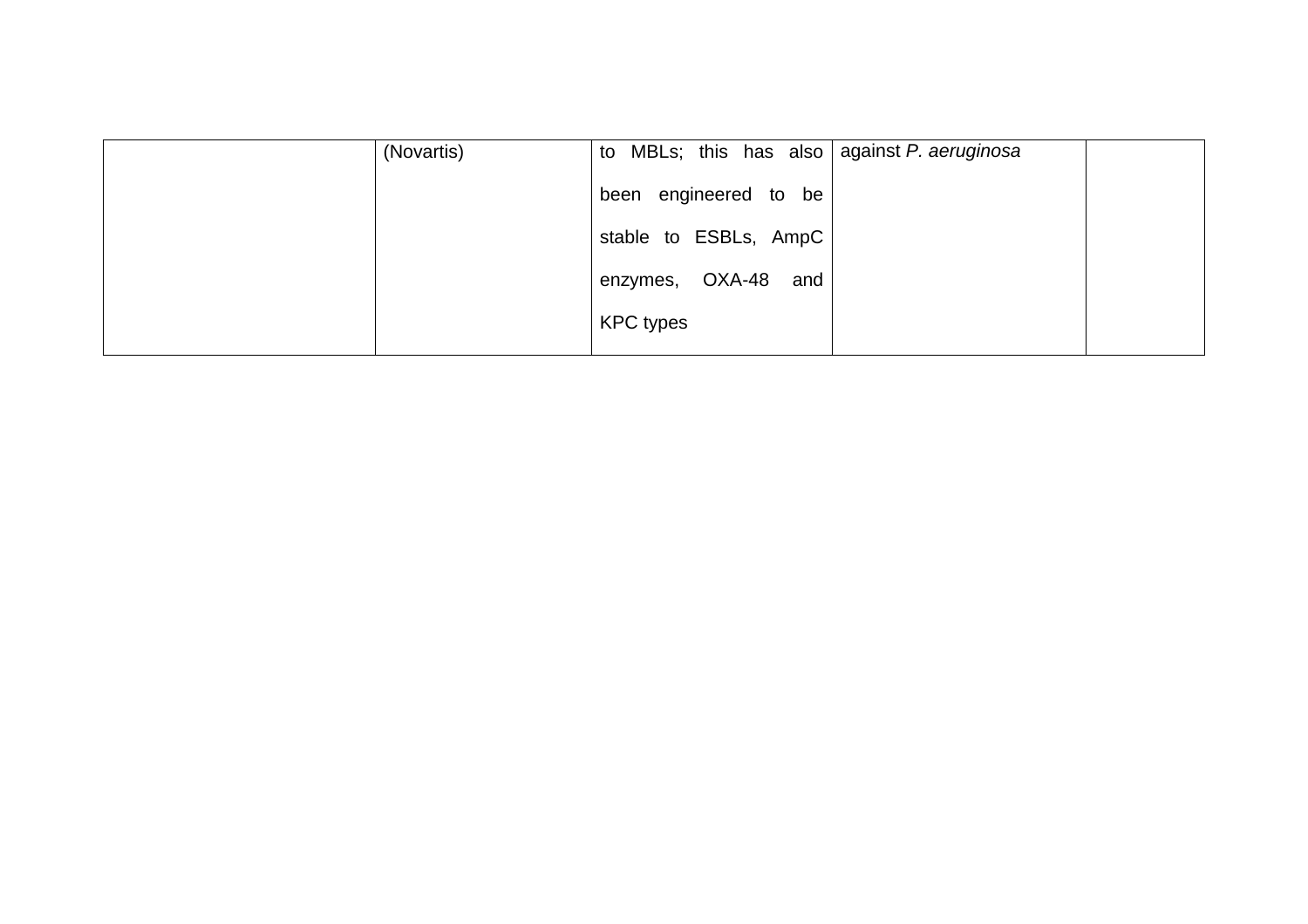## Figure 1 legend

Trajectory of oxyimino-cephalosporin (cefotaxime/ceftazidime) resistance in bloodstream *E. coli* in the UK excluding Scotland. From 1990-2000 there was considerable exposure to cephalosporins but little or no accumulation of resistance. The sharp rise from 2002-2006/7 then reflects the emergence (or introduction) of ST131 *E. coli* with CTX-M ESBLs and their proliferation. Updated from ref 39